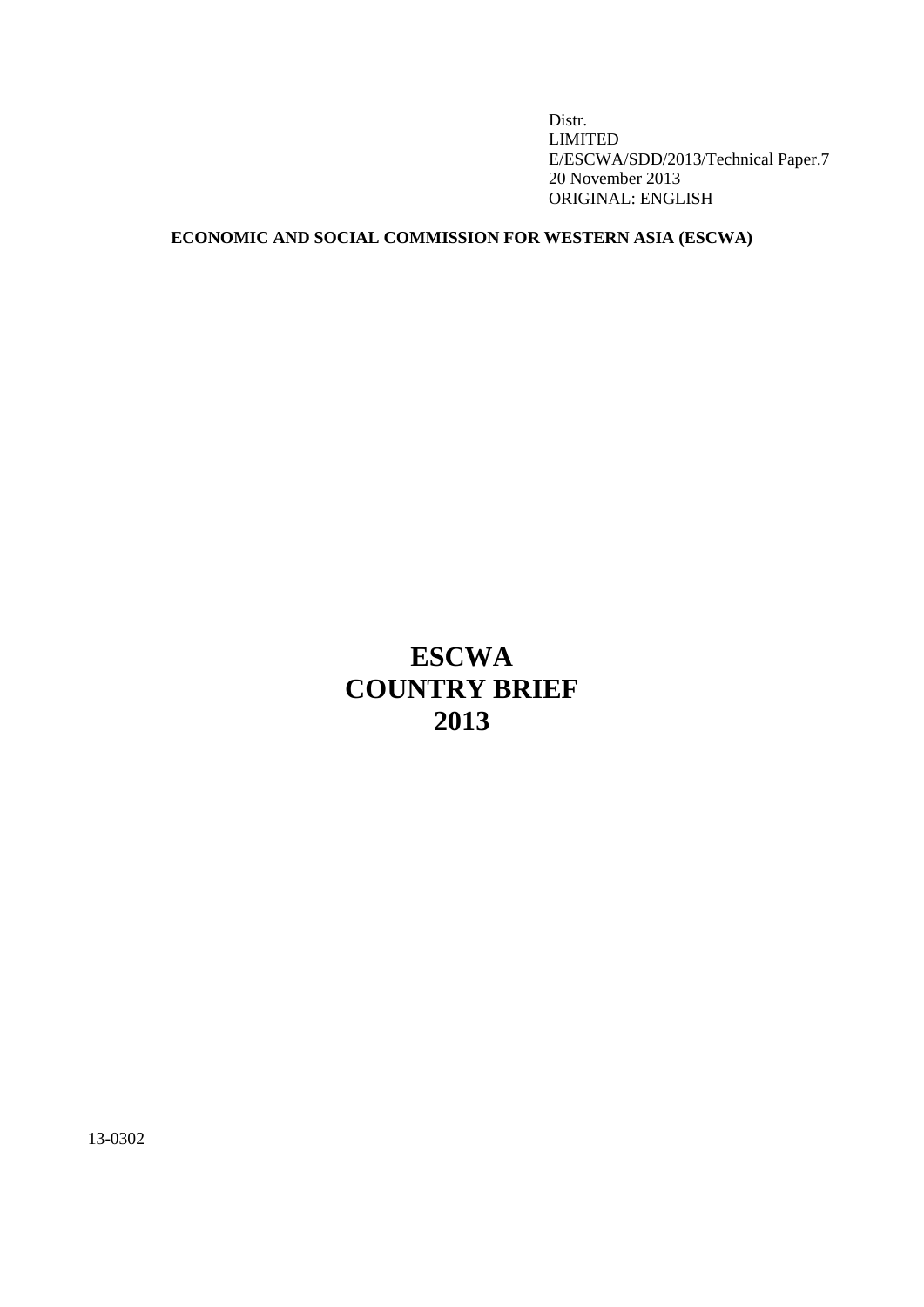## **CONTENTS**

## **LIBYA DRAFT COUNTRY BRIEF**

| Chapter |                                                                                          |                |
|---------|------------------------------------------------------------------------------------------|----------------|
| L.      |                                                                                          | 1              |
| П.      |                                                                                          | $\mathbf{1}$   |
|         | Negotiating an inclusive transition: Numerous actors, conflicting agendas<br>A.          | $\overline{2}$ |
|         | <b>B.</b>                                                                                | $\overline{c}$ |
|         | Sociopolitical unrest, increased vulnerability, stalled reconstruction<br>$\mathbf{C}$ . | 3              |
|         | D.                                                                                       | $\overline{3}$ |
|         | Е.                                                                                       | $\overline{4}$ |
|         | F.                                                                                       | 5              |
|         | G.                                                                                       | 6              |
|         | H.                                                                                       | 6              |
|         | Ι.                                                                                       | 7              |
| Ш.      |                                                                                          | 7              |
|         | <b>TUNISIA COUNTRY BRIEF</b>                                                             |                |
| L.      | SUMMARY: A PROMISING YET TURBULENT TRANSITION                                            | 8              |
| П.      | MULTIPLE CHALLENGES LIMITED TOOLS: POLITICAL                                             | 8              |
|         | Ensuring an inclusive transition: A political roadmap and civic engagement<br>A.         | 8              |
|         | <b>B.</b>                                                                                | 9              |
|         | $C_{\cdot}$                                                                              | 9              |
|         | D.                                                                                       | 11             |
|         | E.                                                                                       | 12             |
|         | F <sub>r</sub>                                                                           | 12             |
|         | G.                                                                                       | 13             |
|         | Н.                                                                                       | 14             |
| Ш.      |                                                                                          | 14             |
|         | <b>YEMEN COUNTRY BRIEF</b>                                                               |                |
| I.      |                                                                                          | 16             |
| П.      |                                                                                          | 16             |
|         | А.                                                                                       | 17             |
|         | <b>B.</b>                                                                                | 17             |
|         | C.                                                                                       | 18             |
|         | D.                                                                                       | 18             |
|         |                                                                                          |                |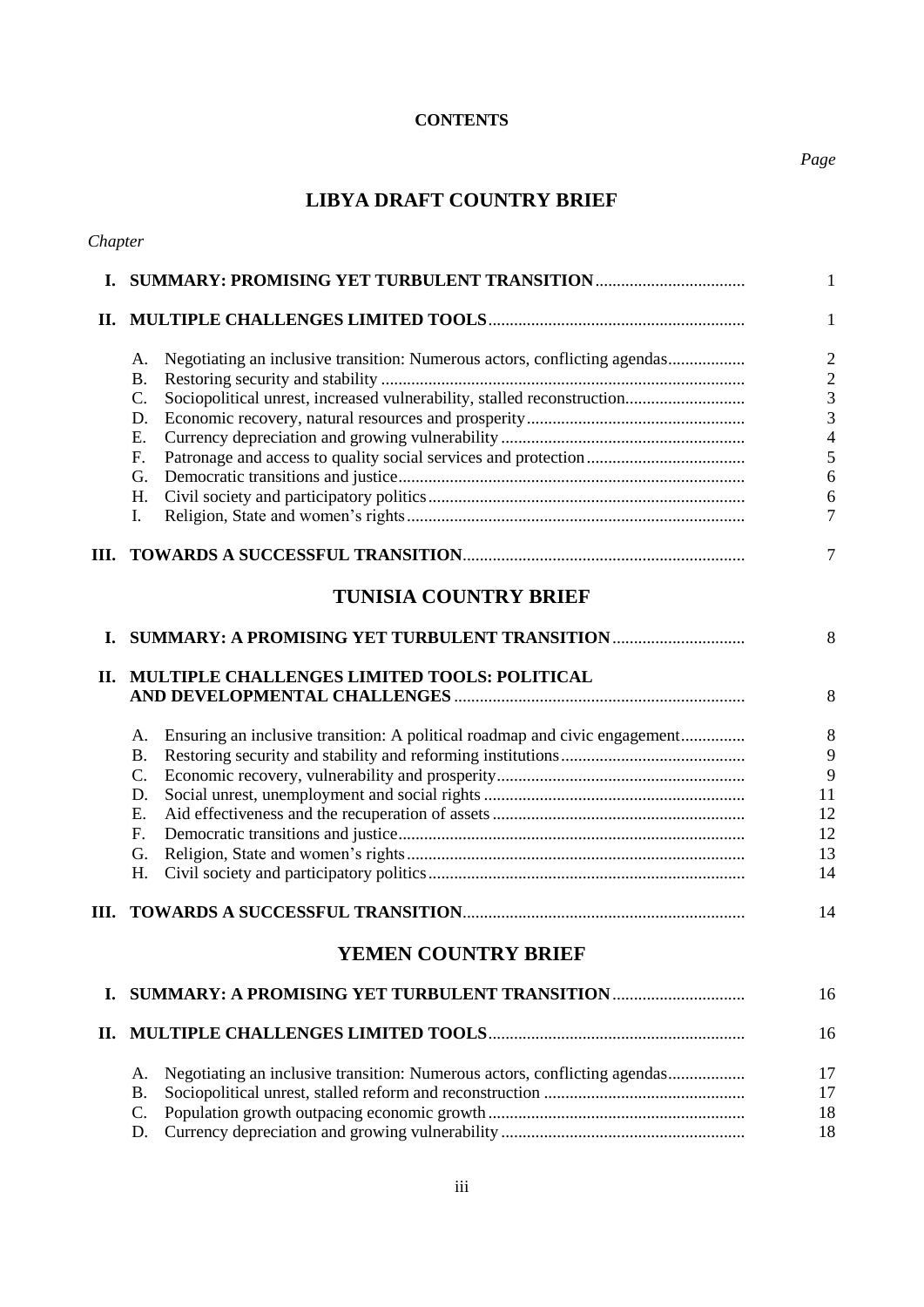## **CONTENTS** (*continued*)

## *Page*

|  | 19 |
|--|----|
|  | 19 |
|  | 20 |
|  | 20 |
|  | 20 |
|  | 21 |
|  | 21 |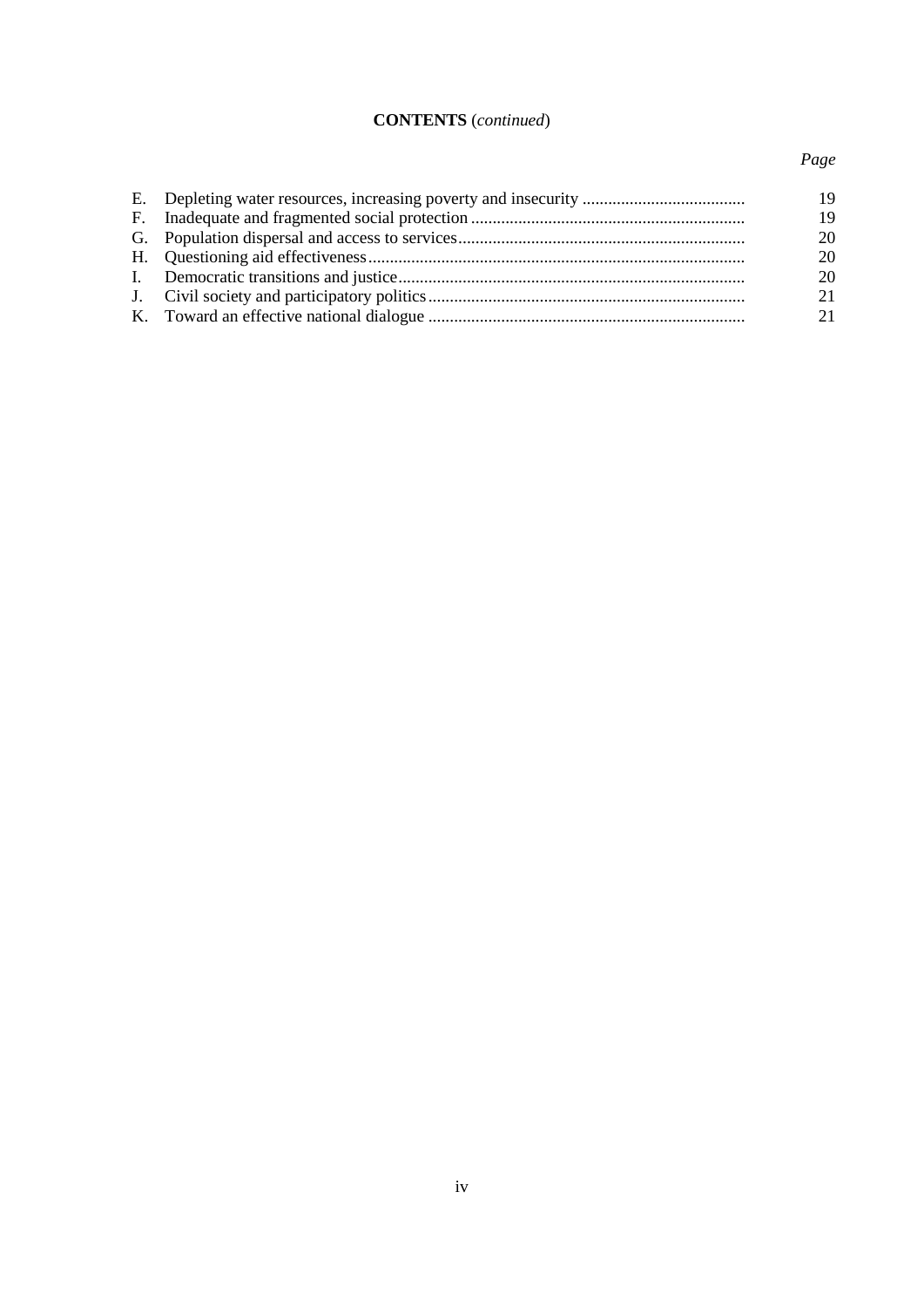## **LIBYA DRAFT COUNTRY BRIEF**

## **I. SUMMARY: PROMISING YET TURBULENT TRANSITION**

Libya today is attempting to transition to democracy, striving to reinvent itself after decades of authoritarian rule. Following months of intense conflict culminating in the overthrow of Colonel Gaddafi, Libya now faces major challenges as it continues to live with the deep-rooted legacy of the former regime: weak or even nonexistent state institutions, coupled with the long absence of political parties and civil society organizations. The constitutional declaration, adopted by the National Transitional Council (NTC) in August 2011, delineates an ambitious and condensed roadmap which includes forming an interim council and Government, electing a new Government, establishing a constitutional commission to draft a new constitution, and ratifying the new constitution by public referendum. National elections were held in July 2012 and a General National Congress (GNC) was formed to draft a constitution, launch a national dialogue and produce an electoral law, along with other important developments.

Libya paid a high price for its revolution, with at least 30,000 people killed and 50,000 wounded.<sup>1</sup> In addition, the loss of hydrocarbon revenues during the conflict and United Nations Security Council sanctions created considerable pressure. As a result, in 2011 the GDP contracted by 62.1 per cent with inflation peaking at a year-on-year rate of 29.7 per cent.<sup>2</sup> According to the United Nations High Commissioner for Refugees (UNHCR), the conflict also resulted in the forced internal displacement of around 550,000 Libyans, most of whom have since returned to their homes. An Amnesty International report published in 2013 highlights the continued discrimination, abductions and arbitrary detention of the Tawerghas, who are still waiting for justice and effective reparations for the abuses they have suffered.<sup>3</sup> Around 600,000 migrant workers also fled from Libya during the conflict, the largest migration crisis since the first Gulf War in 1991, leading to labour shortages in a number of sectors.<sup>4</sup>

Despite this bleak backdrop, there is reason for hope. The collective will to build a State is apparent, despite considerable political and security related setbacks. Libya's oil revenues, if managed properly, offer a promising opportunity for the rapid reconstruction of the State, unique to the region. Although some see it as an obstacle, Libya's lack of an existing foundation for political development in fact has its advantages.<sup>5</sup>

## **II. MULTIPLE CHALLENGES LIMITED TOOLS**

The recent political turmoil, the disintegration of central power and the legacy of decades of authoritarian rule and nepotism that have weakened and undermined institutions have left Libya with a host of powerful challenges as it transitions towards democracy. These include:

#### A. NEGOTIATING AN INCLUSIVE TRANSITION: NUMEROUS ACTORS, CONFLICTING AGENDAS

A major challenge that the process of democratic transition in Libya will face is how to reconcile the vast and competing priorities of multiple political actors in order to build national unity. Although disagreements between individuals of different ideological, tribal, ethnic and regional backgrounds is

<sup>1</sup> Laub, K., 2011. "Libyan Estimate: At Least 30,000 Died in the War". *Associated Press*, 28 September.

<sup>&</sup>lt;sup>2</sup> International Monetary Fund (IMF), 2013. "Libya—2013 Article IV Consultation Concluding Statement". Available from: http://www.imf.org/external/np/ms/2013/030613.htm.

<sup>&</sup>lt;sup>3</sup> Amnesty International, 2013. "Barred from their Home". Available from: http://www.amnesty.org/en/news/two-yearsafter-conflict-libya-must-end-plight-displaced-communities-2013-10-22.

<sup>4</sup> World Food Programme, "Libya: Overview". Available from[: www.wfp.org/countries/Libya/Overview.](http://www.wfp.org/countries/Libya/Overview)

<sup>5</sup> Salem, P. and A. Kadlec, 2012. "Libya's Troubled Transition", *Carnegie Endowment for International Peace*. Available from: http://carnegieendowment.org/2012/06/14/libya-s-troubled-transition/bzw4.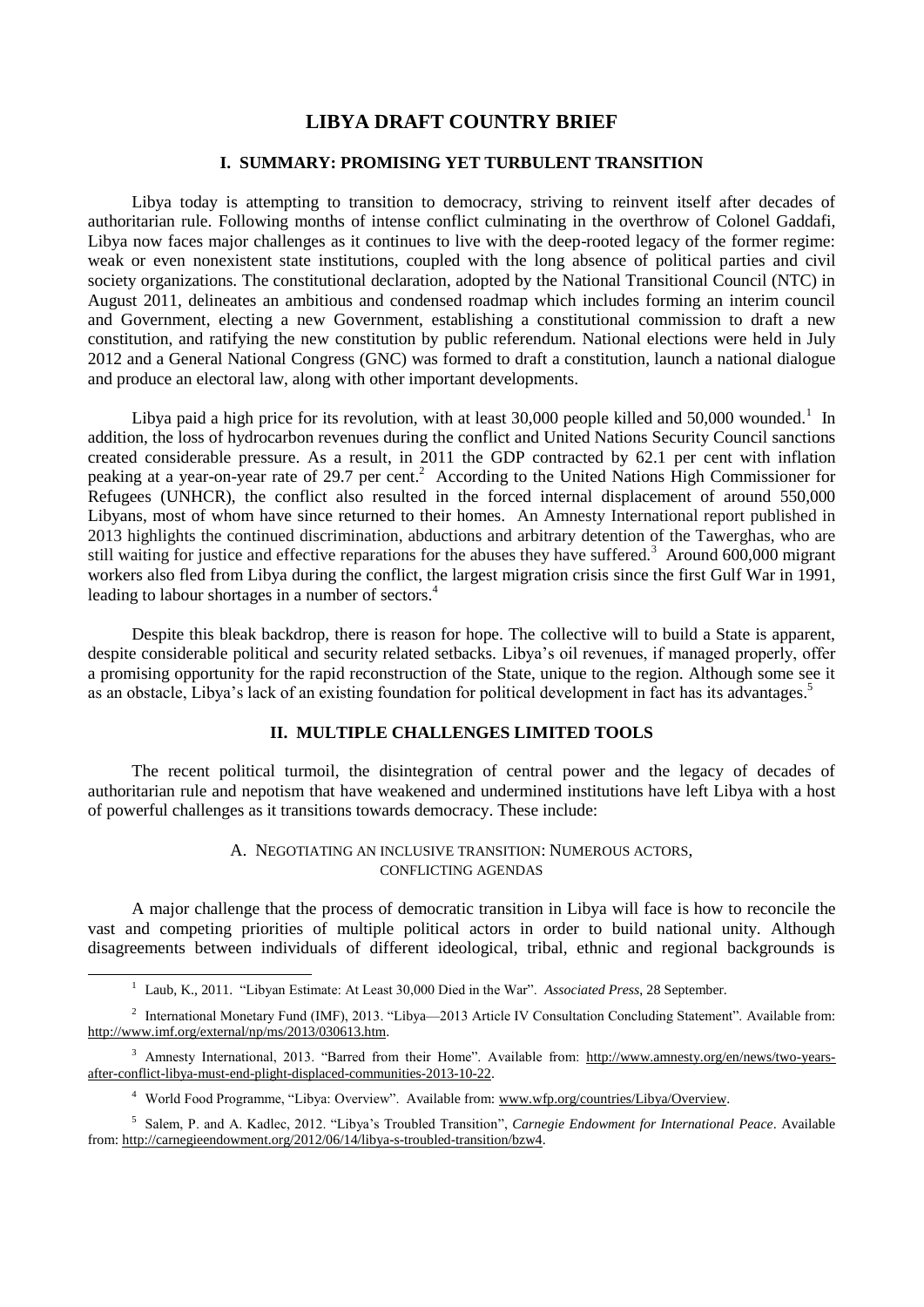inevitable, as well as between former regime loyalists and young revolutionaries, ongoing post-revolutionary hostilities and conflicts are causing further instability in an already shaky political landscape.

Post revolution, the country remains deeply fractured along regional and tribal lines. The more populous region of northwestern Libya, where the capital of Tripoli is located, is in opposition to the revolutionary forces of the eastern region, which includes the rebel stronghold of Benghazi, and the divided south, home to the tribes of Fezzan. So far, the GNC has been unable to satisfy the demand for regional parity. Tribal quarrels have also intensified in post-conflict Libya. Libya is home to approximately 140 tribes and clans, some of which cut across borders with Egypt and Tunisia. Some tribal conflicts have economic motivations, such as control over smuggling routes, while others are driven by revenge for grievances committed during the war or even earlier.<sup>6</sup>

The international community has and continues to play a major role in Libya's transition. In March 2012, Security Council resolution 2040 extended the United Nations Support Mission in Libya (UNSMIL) for an additional year. UNSMIL continues to this day. International actors have demonstrated both overlapping and conflicting priorities for Libya's transition. The European Union, the United States, Italy (as a former colonial power to Libya) and other international actors have commercial interests to preserve or expand in Libya, as well as a common interest in preserving regional stability and good relations with the African nations. With several attacks against foreign embassies taking place, France, the United States and others have curtailed their presence in the country.<sup>7</sup>

#### B. RESTORING SECURITY AND STABILITY

Restoring security in Libya is a prerequisite for reform and reconstruction. At present, there is no central security authority, and efforts to disarm and integrate the revolutionaries have been largely unsuccessful. There have been repeated outbreaks of conflict between tribal and militia groups in the postrevolution period, in addition to aggravated regional divisions as the East calls for a weakening of the institutions of the central Government and increasing autonomous rule.<sup>8</sup> Critically, many of these militias also have a direct impact on political decision making. On more than one occasion, militiamen surrounded ministries demanding privileges and forcing a policy change. In August, oil refineries were shut down in an attempt by some militias to secure a share of oil profits. In September, militiamen abducted the prime minster for a few hours and released him only out of fear of battling other militias intent on capturing him.

Libyan officials are also facing the additional challenge of reintegrating the thousands of civilian fighters, who left their schools and jobs to oust Gaddafi, into the workforce. In December 2011, Libya's ministers of defense, the interior and planning outlined a strategy to register these former rebels in the hopes of integrating many of them into the military or police.<sup>9</sup> As of January 2012, a Libyan Government committee, the Warriors Affairs Committee, announced a commitment of US\$8 billion to pursuing integration programmes including assistance in finding jobs and the provision of microcredit loans to help former fighters start up small businesses. Around 200,000 former rebels are expected to sign up for the Committee's programmes, many of whom are to be eventually employed by the Government.<sup>10</sup> The issue, however, proved too complicated and beyond the Committee's ability to handle. New calls were issued in

<sup>6</sup> Al-Tawil, C., 2012. "Libya's Quarrelling Tribes Extend a Post-Revolutionary Nightmare", *Al-Monitor*, April 10. Available from: http://www.al-monitor.com/pulse/politics/2012/04/libyas-new-rulers-are-haunted-by.html.

<sup>7</sup> Ignatius, D., 2013. "Going nowhere in Libya, or why the US should step in now". *The Daily Star*, October 29.

<sup>&</sup>lt;sup>8</sup> Salem and Kadlec, 2012.

<sup>9</sup> Arab League Observer, 2011. "Libya: Unemployed". December. Available from: http://arableagueobserver.blogspot.com/ 2011/12/libya-unemployed.html.

<sup>&</sup>lt;sup>10</sup> Associated Free Press, 2012. "Libya Government: \$8b to Reintegrate Fighters". January. Available from: http://feb17.info/news/libya-government-8b-to-reintegrate-fighters/#more-40641.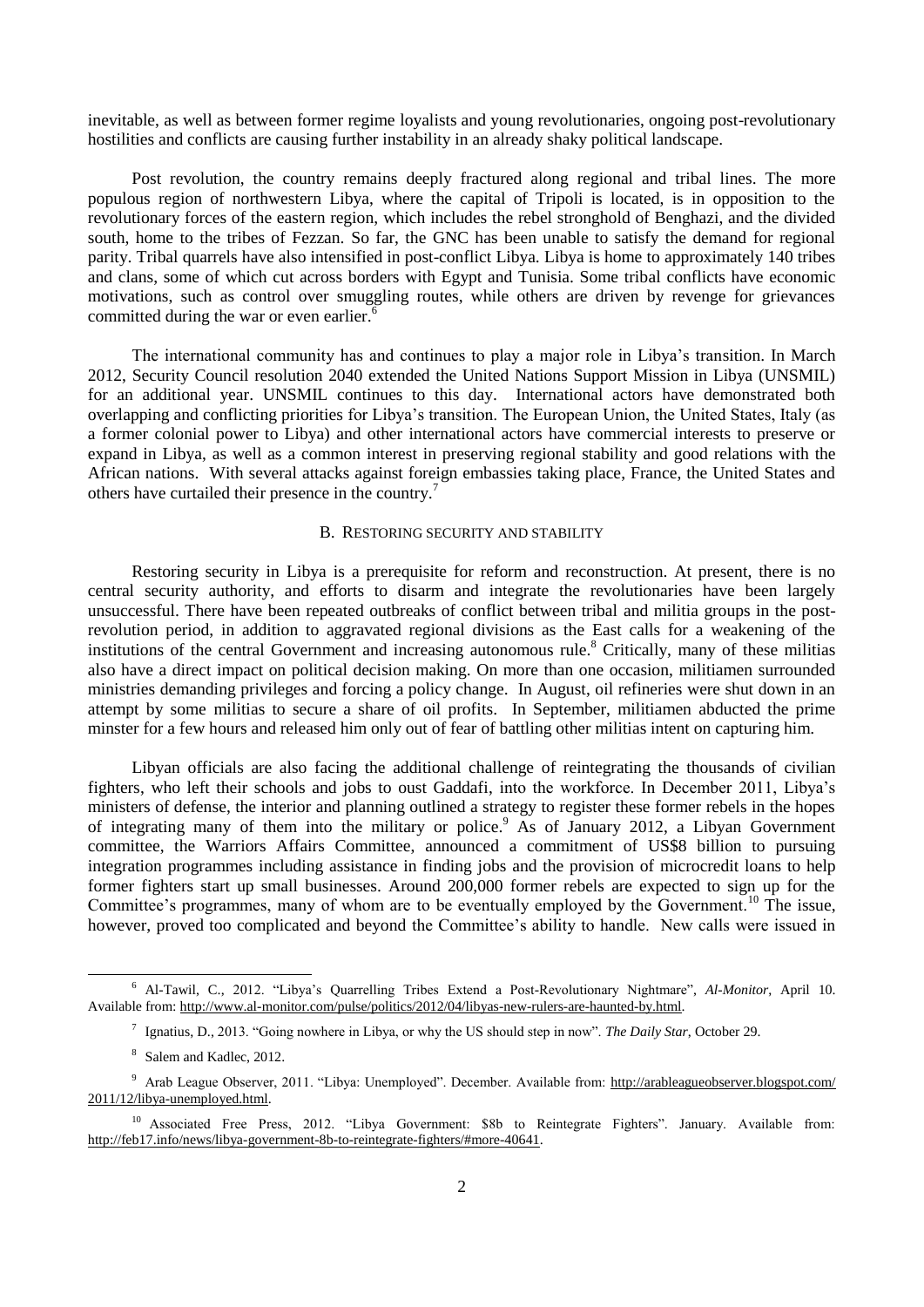2013 to revive the Committee along with an overhaul of the security sector and a reconstruction of the regular armed forces, both of which remain on hold.<sup>11</sup>

### C. SOCIOPOLITICAL UNREST, INCREASED VULNERABILITY, STALLED RECONSTRUCTION

Needs associated with reconstruction and recovery vary across the country. In areas where the fighting ended earlier, such as Tripoli, Misrata and the Nafusa Mountains, the humanitarian situation stabilized quickly, with shops, banks and schools resuming normal operations. Basic services, such as water and power supplies, were also largely resumed. In other areas, mainly Sirte and Bani Walid, where fighting stretched into mid-October and caused extensive destruction to infrastructure, recovery has been much slower.<sup>12</sup> However, with the resumption of activities in the oil industry and concerted reconstruction efforts by governing authorities, the situation is likely to improve steadily.<sup>13</sup> The scope of reconstruction contracts over the coming decade is estimated at US\$240 billion, which will be financed primarily by the country's oil revenues. $14$ 

Though revenues from the hydrocarbon sector were used under Gaddafi to subsidize basic foodstuffs, fuel, education, health, and housing,<sup>15</sup> about 40 per cent of Libyans reportedly lived at or below the national poverty line in 2011.<sup>16</sup> Available information on the situation predating the conflict suggests an upper estimate of 780,000 people, or 13 per cent of the population, to be poor and presumably food-insecure. Mortality rates for children under five years of age hover at around 17 per cent, while one in every five children aged 6-9 months old is stunted, pointing to issues with child feeding practices, including breastfeeding and dietary diversity, and infectious diseases, likely mostly water-borne diseases such as diarrhea.<sup>17</sup>

#### D. ECONOMIC RECOVERY, NATURAL RESOURCES AND PROSPERITY

Libya has the ninth largest oil reserves in the world and the highest GDP per capita in North Africa. Hydrocarbons revenues account for four-fifths of GDP and generated about 95 per cent of total fiscal revenue and 98 per cent of export receipts in 2011-2012.<sup>18</sup> The 2011 conflict led to the freezing of the country's assets and the complete shutdown of oil production and exports between April and August 2011, resulting in the contraction of the economy by more than 60 per cent that year.<sup>19</sup> By the end of 2012, most hydrocarbon production had been restored and returned almost to pre-conflict levels, boosting growth. Inflation has been falling, and overall balance moved from a budget deficit of 18.7 per cent of GDP in 2011 to a surplus of 24 per cent of GDP in 2012.<sup>20</sup> The Central Bank of Libya predicted growth to continue and

-

<sup>17</sup> UNICEF, 2010. "At a Glance: Libya Statistics". Available from: http://www.unicef.org/infobycountry/laj\_statistics.html; WFP and FAO 2011.

<sup>18</sup> World Bank, 2013. "Libya Overview". Available from: http://www.worldbank.org/en/country/libya/overview.

<sup>&</sup>lt;sup>11</sup> Wehrey, F., 2013. Building Libya's Security Sector. Washington, D.C.: Carnegie Endowment for International Peace.

<sup>&</sup>lt;sup>12</sup> United Nations Office for the Coordination of Humanitarian Affairs, 2012. "OCHA Context Analysis". Available from: [http://www.unocha.org/ocha2012-13/libya.](http://www.unocha.org/ocha2012-13/libya)

<sup>&</sup>lt;sup>13</sup> World Food Programme (WFP) and United Nations Food and Agriculture Organization (FAO), 2011. "Food Security in Libya Working Paper". April. Available from: [http://documents.wfp.org/stellent/groups/public/documents/ena/wfp234964.pdf.](http://documents.wfp.org/stellent/groups/public/documents/ena/wfp234964.pdf)

<sup>&</sup>lt;sup>14</sup> African Economic Outlook, 2012. "Libya Country Note". Available from: [http://www.africaneconomicoutlook.org/](http://www.africaneconomicoutlook.org/fileadmin/uploads/aeo/PDF/Libya%20Full%20PDF%20Country%20Note.pdf) [fileadmin/uploads/aeo/PDF/Libya%20Full%20PDF%20Country%20Note.pdf.](http://www.africaneconomicoutlook.org/fileadmin/uploads/aeo/PDF/Libya%20Full%20PDF%20Country%20Note.pdf)

 $15$  WFP and FAO, 2011.

<sup>&</sup>lt;sup>16</sup> The National, 2011. "Poverty persists in Libya despite oil riches". May 3. Available from: http://www.thenational.ae/ news/world/africa/poverty-persists-in-libya-despite-oil-riches.

<sup>&</sup>lt;sup>19</sup> African Economic Outlook, 2012.

 $20$  IMF, 2013.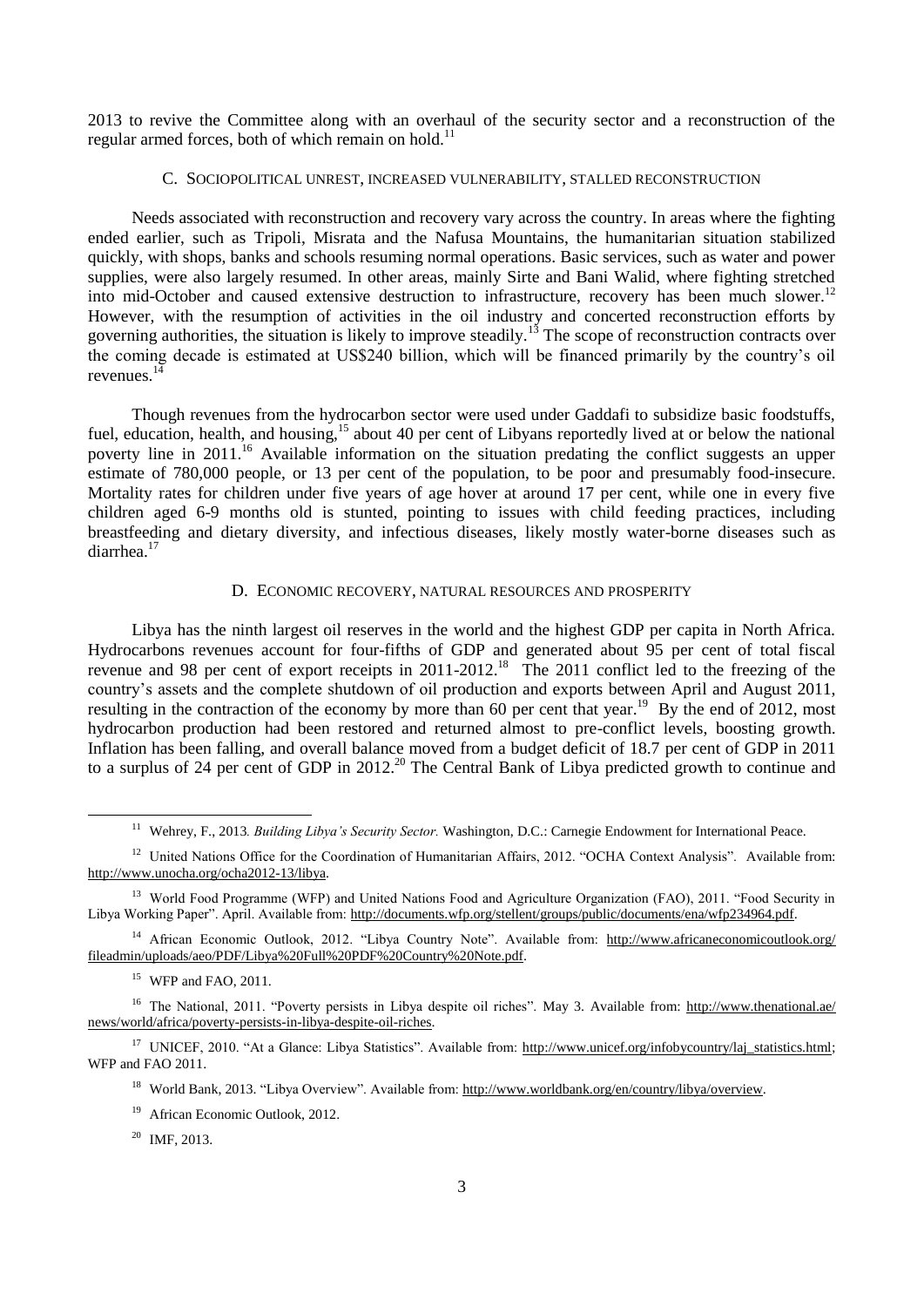forecast 16 to 18 per cent real GDP growth in  $2013$ <sup>21</sup> GDP growth is projected to reach 15 per cent in 2013 and 8.1 per cent in 2014, respectively, while inflation is expected to decline to 4.7 per cent in 2013 and 3.4 per cent in 2014.<sup>22</sup> Most of the growth will be attributed to hydrocarbon output, but according to IMF, public spending on reconstruction and social transfers, alongside private demand, will also facilitate improvement in the non-hydrocarbon sectors of the economy. $^{23}$ 

Yet the contribution of this oil wealth to the prosperity and social security of ordinary Libyan citizens was far below what it could have been. Under Gaddafi, two programmes were established to invest oil dividends in human development: the Wealth Distribution Programme (WDP) and the Economic and Social Development Fund (ESDF). These programmes aimed to respectively distribute oil revenues through a citizen's fund and invest earmarked funds in various private sector and social service projects to help alleviate poverty among those in the lowest income bracket. Mismanagement and corruption in the channeling of oil revenues into social protection and services will be a major challenge for the new Government. Transparent and accountable use of oil revenues in the coming years has the potential to reverse the enduring humanitarian and development challenges faced by the country's population.

There is potential for expansion in non-oil sectors during the post-conflict period. Infrastructure programmes supporting construction, utilities, communication, transport, and financial sectors may attract foreign companies and potentially reduce Libya's reliance on oil exports.

If well-regulated, these programmes have the potential to address the country's unemployment challenge. According to the Libyan Bureau of Statistics, total unemployment is estimated at 13 per cent, while youth unemployment stands at 50 per cent.<sup>24</sup> Traditionally, Libya has relied on public sector employment, with estimates indicating that over 70 per cent of salaried workers in Libya were employed by the Government, mainly in education and health services and public administration.<sup>25</sup> However, this sector was unable to absorb the increase in the number of youth entering the labour market over the last decade, and the nature of the economy meant that the rigid, often clientalist private sector was unable to compensate for this shortcoming.

#### E. CURRENCY DEPRECIATION AND GROWING VULNERABILITY

The ongoing devaluation of the Libyan dinar (LYD) has also decreased the purchasing power of Libyan citizens and affected payments of government salaries, pensions, and allowances. Due to Libya's limited agricultural potential, 75 to 80 per cent of its food requirements are imported. As early as April 2011, due to import interruptions during the conflict, a 30 to 40 per cent price increase was observed across many food commodities (the increase reached 70 per cent for certain items in some shops).<sup>26</sup> These price increases had the most adverse effects on displaced people, third country nationals, and pre-crisis vulnerable groups, who had relied on social solidarity from community members and families—support that dwindled during the conflict.

#### F. PATRONAGE AND ACCESS TO QUALITY SOCIAL SERVICES AND PROTECTION

Under Gaddafi, the exercise of patronage politics served as a tool to reward loyalty and punish disloyalty within the population. Access to jobs, services, and infrastructure such as hospitals and schools

 $21$  World Bank, 2013.

<sup>&</sup>lt;sup>22</sup> African Economic Outlook, 2013. "Libya". Available from: http://www.africaneconomicoutlook.org/en/countries/northafrica/libya/.

<sup>23</sup> IMF, 2013.

<sup>&</sup>lt;sup>24</sup> African Economic Outlook, 2013.

<sup>&</sup>lt;sup>25</sup> WFP and FAO, 2011.

<sup>26</sup> WFP and FAO, 2011.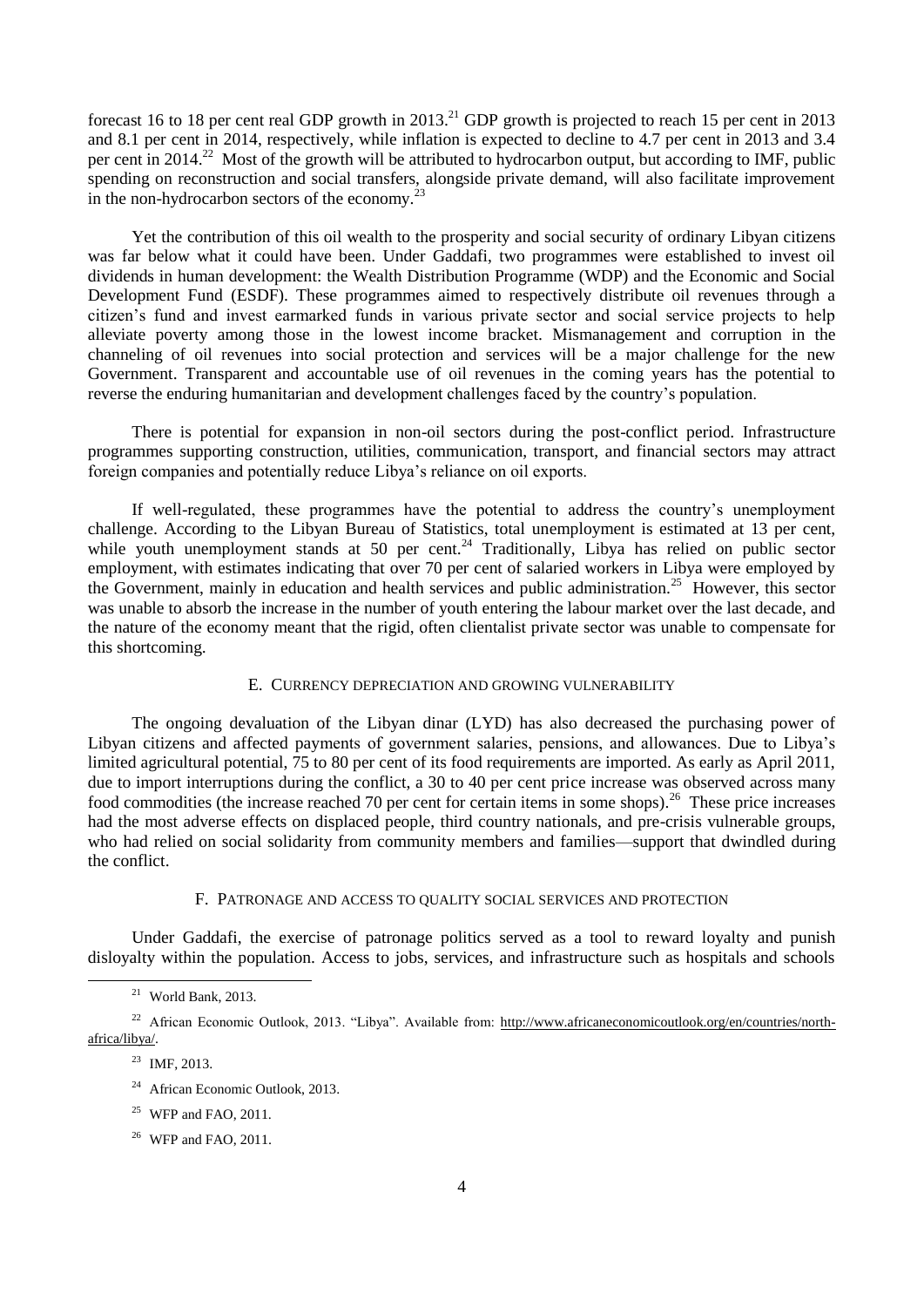were applied selectively and sporadically at the level of entire cities and tribes. This system had the overall effect of breeding discontent at both the community and household levels, and resulted in widespread distrust of the rule of law and public institutions.<sup>27</sup> One of the major tasks of the new governing authorities will be to correct these inequalities and ensure transparency, in order to regain the trust of the population.

The pre-existing challenges for social service provision created by a scattered population, vast geographical area, and high immigrant population will also need to be addressed in post-conflict Libya.<sup>28</sup> Population density is about 50 persons per square kilometer in northern regions of the country, but falls to less than one person per square kilometer in other areas. Ten per cent of the country's land mass, primarily along the coast, hosts  $90$  per cent of the population.<sup>29</sup>

The social security schemes provided under Gaddafi were also quite comprehensive. In theory, social security was meant to be guaranteed to all citizens and was even extended to foreigners living in Libya. The schemes extended support for old age, disability, sickness, employment, accident or occupational disease, disaster, death, pregnancy, and childbirth.<sup>30</sup> The advanced subsidy system in place prior to the conflict accounted for about 5 per cent of budget expenditures between 2000 and 2005, seeing a fivefold increase into 2010. Due to a lack of data and transparency in the system, the impact of these subsidies on food and livelihoods is difficult to measure. In addition to food, free services in education and health were provided as well as subsidized housing and low prices for water, electricity, and transportation. However, these subsidies appeared not to be limited to the most vulnerable.

As a result of the conflict, health and social service provisions were compromised in some parts of the country. Limited staffing and medical supplies, particularly in the eastern part of the country, and even in areas where structural damage was limited, contributed to the collapse of the primary health system.<sup>31</sup> Inadequacies in the education system will also need to be addressed. Although Libya has achieved universal enrollment in primary education, a 94 per cent gross secondary enrollment, and an adult literacy rate of 87 per cent, these indicators do not reflect the poor quality of education.<sup>32</sup> The curriculum taught was outdated. The education system failed to encourage innovative or critical thinking and inadequately prepared students for entering the labour market. The emerging Government will be tasked with re-writing textbooks, modernizing the curriculum, and ensuring that teachers have adequate training.<sup>33</sup>

## G. DEMOCRATIC TRANSITIONS AND JUSTICE

A key challenge for the new Government will be to balance calls for retributive justice and the need for reconciliation and peacebuilding in the post-conflict period. Delayed but steady progress is being made on this front, as the NTC adopted both a Law on Transitional Justice and an Amnesty Law. The Law on Transitional Justice broadly seeks to ensure that human rights violations are not repeated; uphold justice; compensate victims; and achieve reconciliation. The law mandates a National Fact-finding and

<sup>31</sup> United Nations General Assembly, 2012. "Country Progress Report". March. Available from: [http://www.unaids.org/](http://www.unaids.org/en/dataanalysis/monitoringcountryprogress/progressreports/2012countries/ce_LY_Narrative_Report%5B1%5D.pdf) [en/dataanalysis/monitoringcountryprogress/progressreports/2012countries/ce\\_LY\\_Narrative\\_Report%5B1%5D.pdf.](http://www.unaids.org/en/dataanalysis/monitoringcountryprogress/progressreports/2012countries/ce_LY_Narrative_Report%5B1%5D.pdf)

<sup>32</sup> African Economic Outlook, 2012.

<u>.</u>

<sup>33</sup> Khan, U., 2012. "Education in Libya: A Point of Concern". *The Tripoli Post*, January 3. Available from: http://www.tripolipost.com/articledetail.asp?c=5&i=7605.

<sup>27</sup> Williams, R., 2012. "Land, Property and Displacement in Post-Revolution Libya", *Forced Migration Review,* June. Available from: [http://www.fmreview.org/north-africa/williams.html.](http://www.fmreview.org/north-africa/williams.html)

<sup>&</sup>lt;sup>28</sup> World Health Organization (WHO), 2011. "Country Cooperation Strategy for WHO and the Libyan Arab Jamahiriya 2012-2015". Available from[: www.who.int/countryfocus/cooperation\\_strategy/ccs\\_lby\\_en.pdf.](http://www.who.int/countryfocus/cooperation_strategy/ccs_lby_en.pdf)

<sup>&</sup>lt;sup>29</sup> Bureau of Near East Affairs, United States Department of State, 2012. "Background Note: Libya". March. Available from: http://www.state.gov/r/pa/ei/bgn/5425.htm.

<sup>30</sup> Russo, P., 2004. "Welfare in the Mediterranean Countries". *Centre for Administrative Innovation in the Euro-Mediterranean Region*. Available from: unpan1.un.org/intradoc/groups/public/documents/CAIMED/unpan019179.pdf.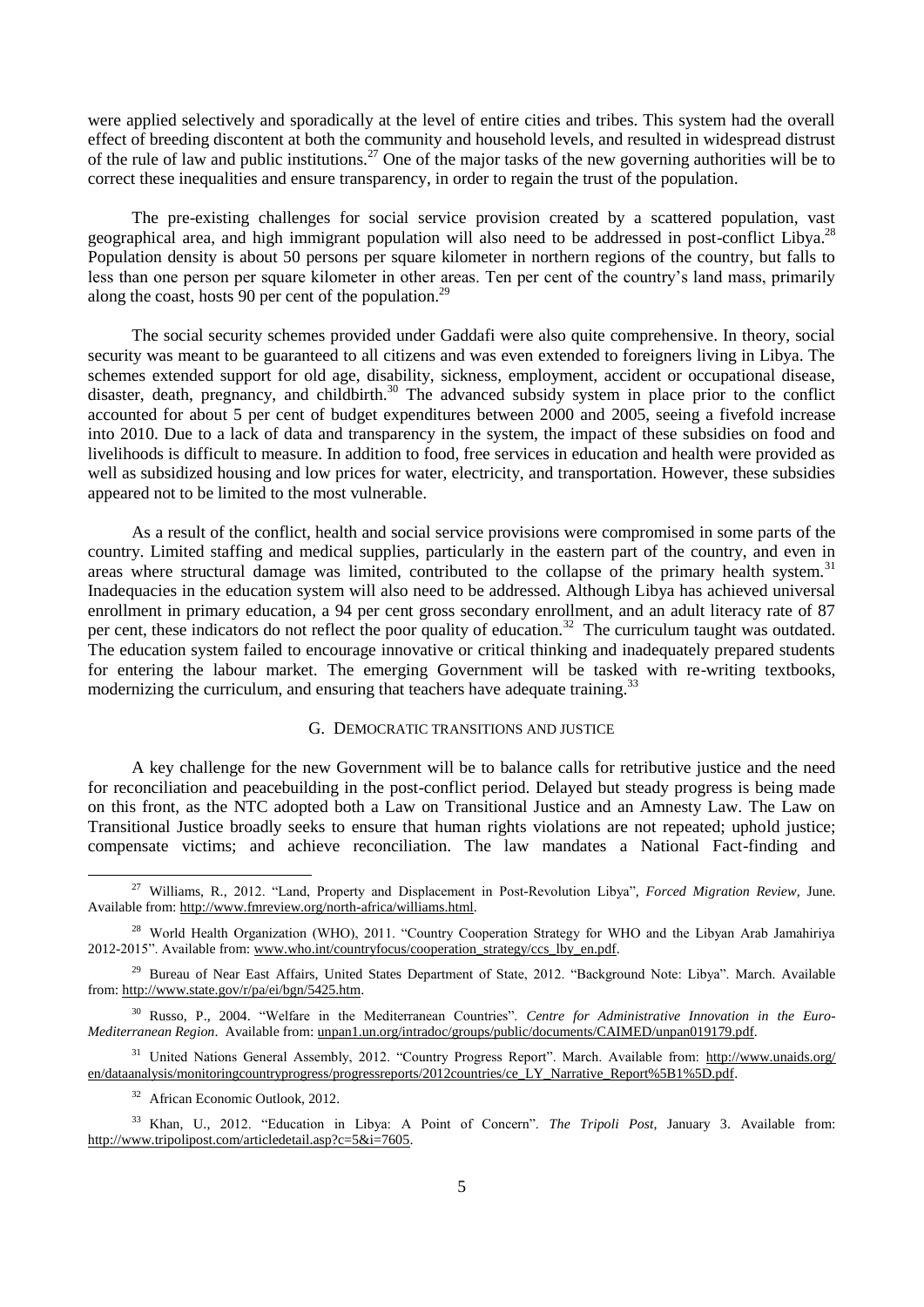Reconciliation Commission (NFRC) to investigate human rights violations between September 1969 and the end of the transitional period. The Amnesty Law calls for amnesty to be provided to perpetrators of crimes on the condition that they return property or other material assets derived from their crimes as well as weapons in their possession, and repent and seek pardon from the victims or their families. Concerns with the transitional justice efforts have included the lack of an independent and impartial process to appoint members to the NFRC; the oversight in identifying the need for disqualification of persons responsible for human rights violations to government institutions; and the need to ensure the compatibility of justice under the amnesty law with international legal obligations. $34$ 

A key obstacle in the process of transitional justice is the political exclusion law that was passed in March 2013 by the GNC. The sweeping and far-reaching law bars any person associated with the Gaddafi regime between 1969 and 2011 from public office for ten years. The law imposes a blanket isolation of virtually anyone who was even remotely associated with any of the political, educational, social, academic or other institutions affiliated with the regime. The law also proposes to exclude anyone who showed hostility to the February revolution on religious grounds. Militias besieged the ministries of foreign affairs, justice and the interior to ensure that the law was passed in its current form.

On a parallel front, illegal detentions also remain a serious problem. According to Human Rights Watch, at least 8,000 people are illegally detained by the interior ministry, military police, and various militias across the country in both formal and secret detention facilities. Many of the prisoners have not been sentenced and are being held solely on the grounds of having fought alongside the forces of the regime, or due to their family, tribal, or political affiliations.<sup>35</sup> Additionally, as the national transitional justice strategy develops at an incremental pace, local communities have begun taking matters into their own hands by engaging in local reconciliation efforts, which includes the formation of reconciliation committees operating outside the framework of any existing law.<sup>36</sup>

#### H. CIVIL SOCIETY AND PARTICIPATORY POLITICS

Civil society was severely repressed under the Gaddafi regime, although limited social networks and community-based initiatives were tolerated or conducted in secret, in the absence of effective State institutions. During the conflict, Libya witnessed a flourishing of community-based mobilization as local councils and volunteer groups became the primary delivery mechanism for international assistance, with effective NTC support.<sup>37</sup> Despite the growth of civil society during and after the conflict, there is still no clear definition or common vision of civil society within the Libyan context.

Civil society organizations are currently enjoying a considerable degree of freedom of association. The GNC, in consultation with civil society organizations, is circulating and debating a draft civil society law that seems quite liberal and unrestrictive.<sup>38</sup> The draft allows foreign NGOs to operate in Libya under a Libyaregistered affiliate. Moreover, it does not impose limits on foreign funding as long as the organization publishes information on its funding on its website.

<sup>&</sup>lt;sup>34</sup> United Nations Human Rights Council, 2012. "Full Report of the International Commission of Inquiry to Investigate All Alleged Violations of International Law in Libya". June. Available from: http://www.unhcr.org/refworld/docid/4df74f402.html.

<sup>35</sup> Human Rights Watch, 2012. "Libya: New Government should end illegal detention". November 16. Available from: http://www.hrw.org/news/2012/11/16/libya-new-government-should-end-illegal-detention.

<sup>&</sup>lt;sup>36</sup> United Nations Human Rights Council, 2012. "Full Report of the International Commission of Inquiry to Investigate All Alleged Violations of International Law in Libya". June. Available from: http://www.unhcr.org/refworld/docid/4df74f402.html.

 $37$ United Nations Office for the Coordination of Humanitarian Affairs, 2012. "OCHA Context Analysis". Available from: [http://www.unocha.org/ocha2012-13/libya.](http://www.unocha.org/ocha2012-13/libya)

<sup>&</sup>lt;sup>38</sup> "Draft Libyan Law on Associations". In Arabic. Available from: http://www.icnl.org/news/2012/draft-libyan-law-onassociations-AR.pdf.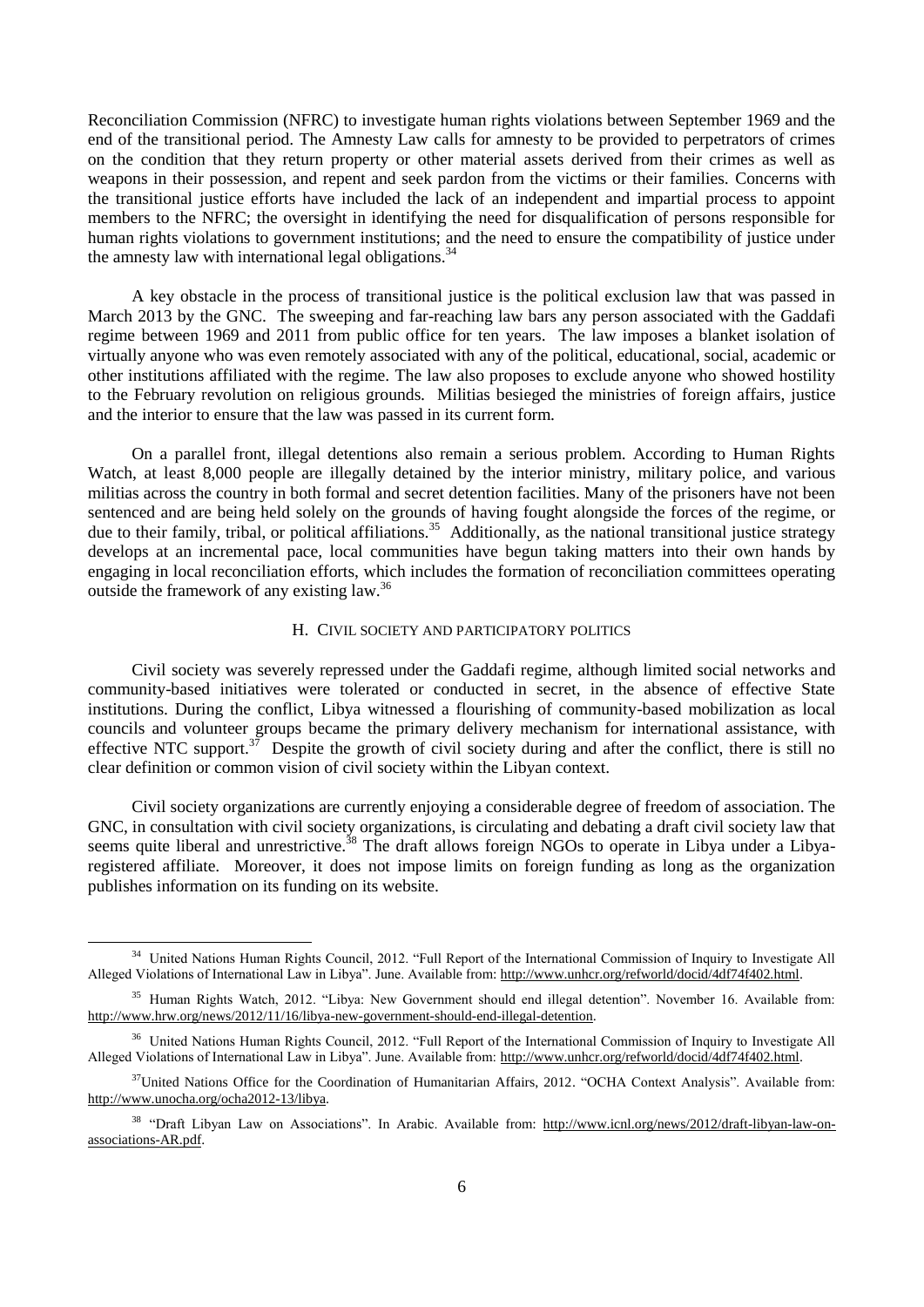#### I. RELIGION, STATE AND WOMEN'S RIGHTS

Like other Arab countries in transition, the place of religion in public life and its impact on personal status laws, and the rights of women in particular, remain contentious issues in post-conflict Libya. Under the Gaddafi regime, women were largely absent from political life and had a limited presence in civil society. During this transition period, the visibility of women in both civil society and the political sphere is rapidly increasing. Women played a significant role in the revolution and have assumed leadership positions in public life. In the recent GNC elections, women candidates won 16.5 per cent of seats in the 200-member Congress and made up 45 per cent of registered voters.<sup>39</sup> However, women continue to face numerous challenges and barriers to participation, including restrictive social norms, discrimination and violence.<sup>40</sup>

#### **III. TOWARDS A SUCCESSFUL TRANSITION**

#### *The international community: A redefined role*

The international community's involvement in Libya's revolution has been widely criticized, as the NATO intervention was seen to have overstepped the bounds of United Nations Security Council Resolution 1973. Thus, the international community must act in a supportive capacity during this transitional phase and the West must be prepared to come to terms with local arrangements. In addition to financial assistance, the international community should focus on delivering sustained technical and capacity-building support to Government and civil society. Attention should be given to interventions that seek to strengthen the social policy and political foundations of a democratic society. Additionally, assistance should be extended to the urgent needs of reforming public administration and public financial management, as well as developing the capacity of civil society to influence this reform through analysis, monitoring, and advocacy in order to promote a smooth transition to a stable Government.<sup>41</sup>

#### *Another step forward*

-

The recent announcement by the Libyan Prime Minister to launch a national dialogue in Libya is a welcome gesture that may serve to assuage the fears of many Libyans that reconciliation may be put on hold. If it proceeds well, the national dialogue could become a vehicle for convening Libya's major stakeholders and discussing important milestones such as transitional justice, decentralization, electoral laws and the final shape of the new State, among many other issues. The international community would do well to support this dialogue and ensure that its chances of success are safeguarded.

<sup>&</sup>lt;sup>39</sup> The Tripoli Post, 2012. "Women with Almost 17% Representation in Libya 200-Member Transitional Authority". July 21. Available from: http://www.tripolipost.com/articledetail.asp?c=1&i=8854.

<sup>40</sup> European Union and International Management Group, 2012. "Civil Society Assessment: Procurement, Civil society, Communication and Media Support to Libya".

<sup>41</sup> European Union and International Management Group, 2012.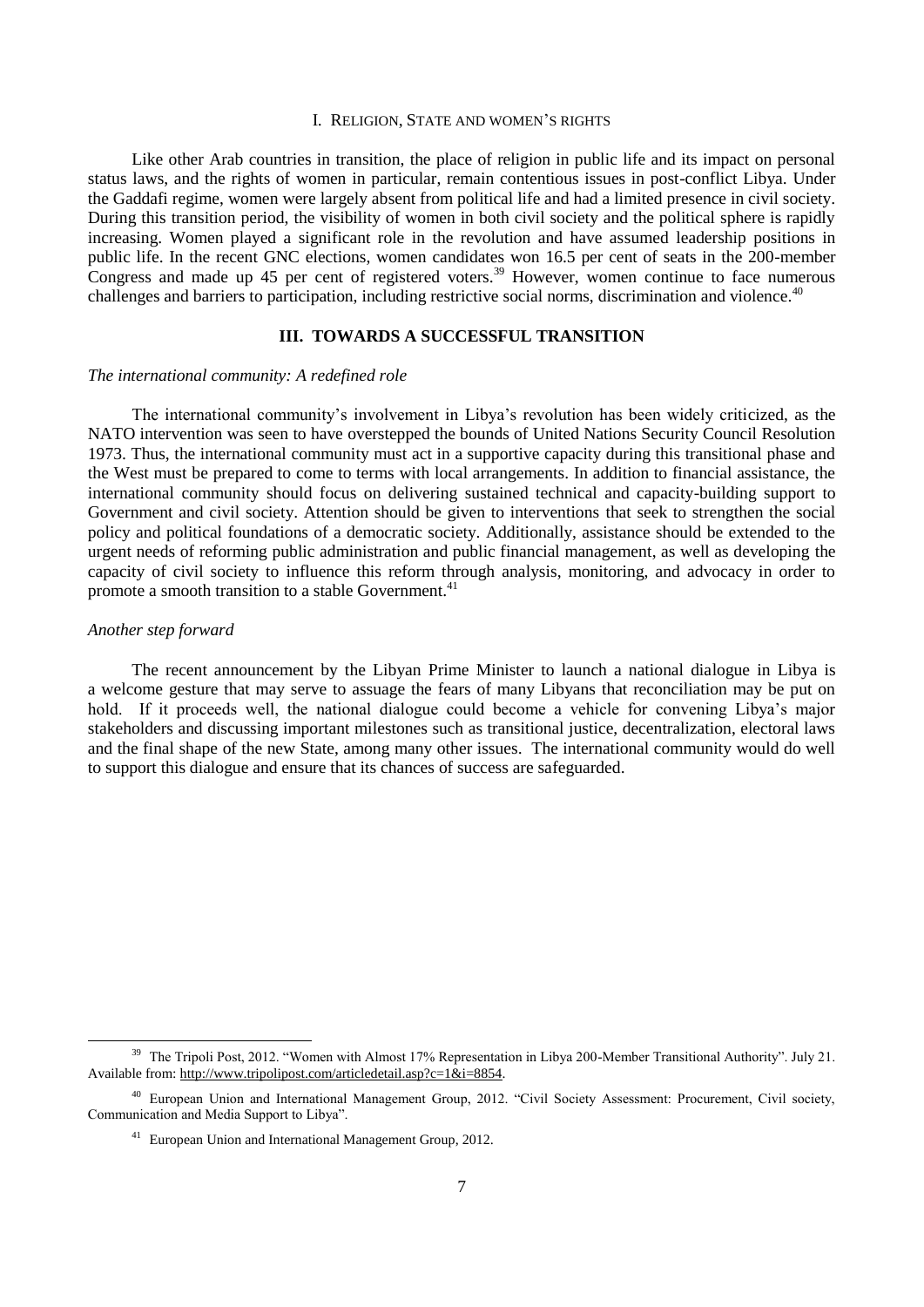## **TUNISIA COUNTRY BRIEF**

#### **I. SUMMARY: A PROMISING YET TURBULENT TRANSITION**

Tunisia, the birthplace of the Arab uprisings, has undergone a number of profound and promising changes as it enters its third year of transition. A relatively small territory and homogenous population, despite tribal and ethnic divisions in some areas; a sizable and well-educated middle class; a long history of encouraging women's rights; and a diversified and liberalized economy are all elements that tend to support this transition. The first successful milestone of the transition was the transparent and peaceful election of a National Constituent Assembly (NCA) on October 23, 2011, forming an interim Government led by the Islamist Ennahda party. A Government was established in partnership with the two key secular political parties.

Following these developments, political uncertainty has rendered decision-making difficult, while a deteriorating security situation has tarnished the country's image. Consensus has been difficult to achieve as Tunisia has witnessed a series of political and socioeconomic upheavals, not least of which were the 2013 assassinations of two key opposition figures, one a member of the NCA, Chokri Belaid and Mhamed Brahmi. Following the assassination of Brahmi in August, demands for the resignation of the interim coalition Government lead by Ennhada have increased while the NCA was suspended for six weeks following the withdrawal of 60-70 opposition members of parliament. More recently, violent clashes have erupted in different parts of the country. The ambush in June of eight soldiers trailing militants affiliated with al-Qaida in the mountains along the Algerian border, the largest single loss of life for Tunisia's military since independence, shocked the country. Nevertheless, as a result of the apparent willingness of its main political parties to compromise, Tunisia is still widely viewed as the Arab country most likely to achieve a democratic transition.

## **II. MULTIPLE CHALLENGES LIMITED TOOLS: POLITICAL AND DEVELOPMENTAL CHALLENGES**

Decades of authoritarian rule, followed by the current political turmoil; growing budget deficits; increasing regional inequities; and socioeconomic discontent have left Tunisia facing a host of profound challenges as it transitions to democracy. These challenges are discussed in detail below.

#### A. ENSURING AN INCLUSIVE TRANSITION: A POLITICAL ROADMAP AND CIVIC ENGAGEMENT

The political transition in Tunisia has been a relatively inclusive process though a tripartite agreement between Ennahda, the Congrès pour la République and Ettakatol. Nida Tounes, the party led by the last Prime Minister under Ben Ali, Béji Caid Essebsi, is also growing in popularity.

Under the Ben Ali regime, Tunisia had only nine legal political parties and a handful of active and independent civil society organizations. The transitional period has seen enlivened political participation through the proliferation of political and civil society actors; 110 parties took part in the Constituent Assembly elections in 2011. $42$  A more open media is consistently monitoring government actions while civil society organizations, particularly the General Tunisian Workers Union (UGTT), along with the Employers' Association, the Human Rights League and the bar association, are playing a central role in ensuring dialogue and consensus building. Thanks to their intervention, a new political roadmap has been drawn for the country to pull out of the political deadlock following the political upheaval that came in the wake of the assassination of Brahmi. That event prompted massive protests against the Ennahda-led government, caused the suspension of the NAC and brought a budding political reform process to a halt. Prior to its suspension,

<sup>&</sup>lt;sup>42</sup> African Economic Outlook, 2012. "Tunisia Country Note". Available from: http://www.africaneconomicoutlook.org/ en/countries/north-africa/tunisia/.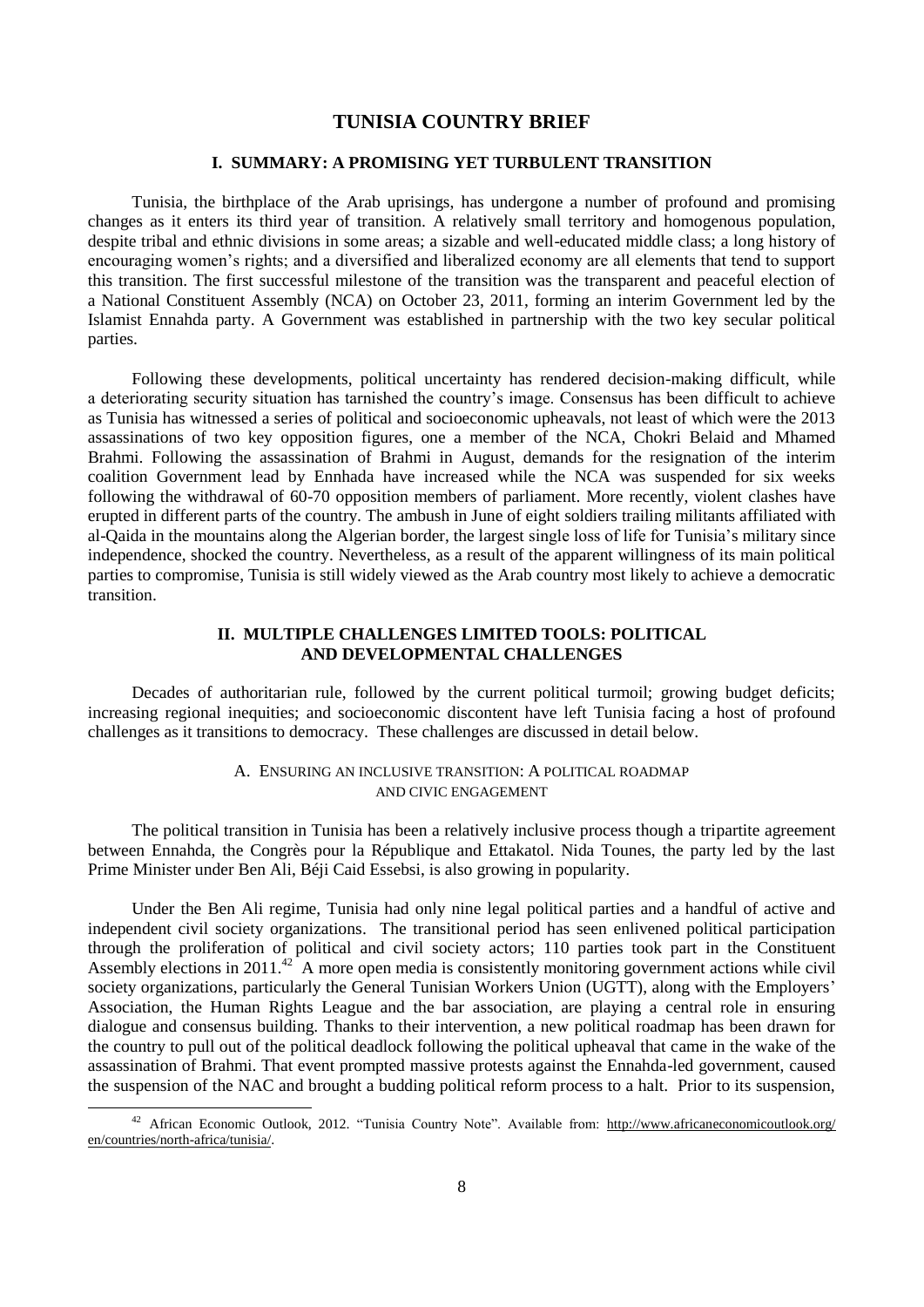in June the NAC had issued the third constitutional draft for public consultation and was set to issue a new electoral law in preparation for the elections that were meant to take place in the third quarter of 2013.

The road map proposed by the UGTT and its partners calls for the current Government to step down within three weeks of the commencement of formal talks between the different parties; the appointment of a politically neutral cabinet of independent figures; the launching of a national dialogue; the finalization of a draft constitution; a new electoral law; and the holding of elections in 2014. It also stipulated that the NCA approve the new cabinet within three weeks of its announcement, and the timetable for both the new constitution and elections within four weeks. Most political parties have agreed to participate in the process despite serious mistrust between all parties and the complexity of the issues under consideration. The reconvening of the NCA on September 17<sup>th</sup> will probably allow work on the constitution to resume and a timetable for its completion to be agreed upon.

#### B. RESTORING SECURITY AND STABILITY AND REFORMING INSTITUTIONS

Progress in security sector reform has been slow. The security and intelligence services are overseen by the Interior Ministry and are highly unpopular with the public. As such, security sector reform will require a fundamental shift and reversal of the role of security forces from protector of the regime to protector of the people. So far, reform has extended beyond the Interior Ministry to the prisons by the creation of the National Authority for the Prevention of Torture. Little information has been made public regarding the security apparatus' internal structure or staffing; however, it is clear that internal divisions have resulted in institutional deadlock as the security forces have withdrawn from many of their responsibilities.

Porous borders and insecurity have been another major challenge for Tunisia, amidst reports of increased regional weapons trafficking linked to the collapse of Gaddafi's regime in neighboring Libya, and subsequently to the situation in Mali. Such a circulation of firearms and explosives requires a response at the regional rather than national level, with close cooperation between Tripoli, Algiers and Tunis.<sup>43</sup> Moreover, the violent repression of Libya's uprising and the conflict that ensued triggered a mass flow of nearly one million people into Tunisia, more than 660,000 Libyans and over 200,000 third-country nationals.<sup>44</sup> Tunisia opened its borders and mounted a relief effort in coordination with the UNHCR and other partners.

Judicial reforms are another key area of interest. Apart from the dismissal of corrupt magistrates, little has been done beyond adopting a system for vetting corrupt judges. The judicial system is, however, unable to meet mounting demands. Leading the call for reform is the Association of Tunisian Magistrates (ATM), which seeks the replacement of the Supreme Judicial Council that operated under Ben Ali with a Provisional Judicial Surveillance Committee. ATM also advocates for greater involvement of magistrates and judges in the reform process.<sup>45</sup>

#### C. ECONOMIC RECOVERY, VULNERABILITY AND PROSPERITY

Economic grievances, particularly in the interior region, were a key trigger in the uprising. They have been further aggravated by the economic downturn that has resulted from ongoing political instability, which, in turn, impacted foreign direct investment, tourism, remittances from migrant workers, and trade with the European Union following the uprising.<sup>46</sup> Industrial activity has declined by 11 per cent;

<sup>&</sup>lt;sup>43</sup> International Crisis Group, 2013. "Tunisia: Violence and the Salafi challenge". Available from: [http://www.crisisgroup.org/en/regions/middle-east-north-africa/north-africa/tunisia/137-tunisia-violence-and-the-salafi-challenge.aspx.](http://www.crisisgroup.org/en/regions/middle-east-north-africa/north-africa/tunisia/137-tunisia-violence-and-the-salafi-challenge.aspx)

<sup>44</sup> United Nations High Commissioner for Refugees, 2012. "UNHCR country operations profile – Tunisia". Available from: http://www.unhcr.org/pages/49e486166.html.

<sup>45</sup> Directorate-General for External Policies, European Parliament Policy Department, 2012. "Tunisian Transition: Hope in spite of the challenges". June. Available from: [http://www.europarl.europa.eu/committees/fi/studiesdownload.html?language](http://www.europarl.europa.eu/committees/fi/studiesdownload.html?languageDocument=EN&file=75289) [Document=EN&file=75289.](http://www.europarl.europa.eu/committees/fi/studiesdownload.html?languageDocument=EN&file=75289)

<sup>46</sup> World Bank, 2013. "Tunisia Overview". Available from: http://www.worldbank.org/en/country/tunisia/overview.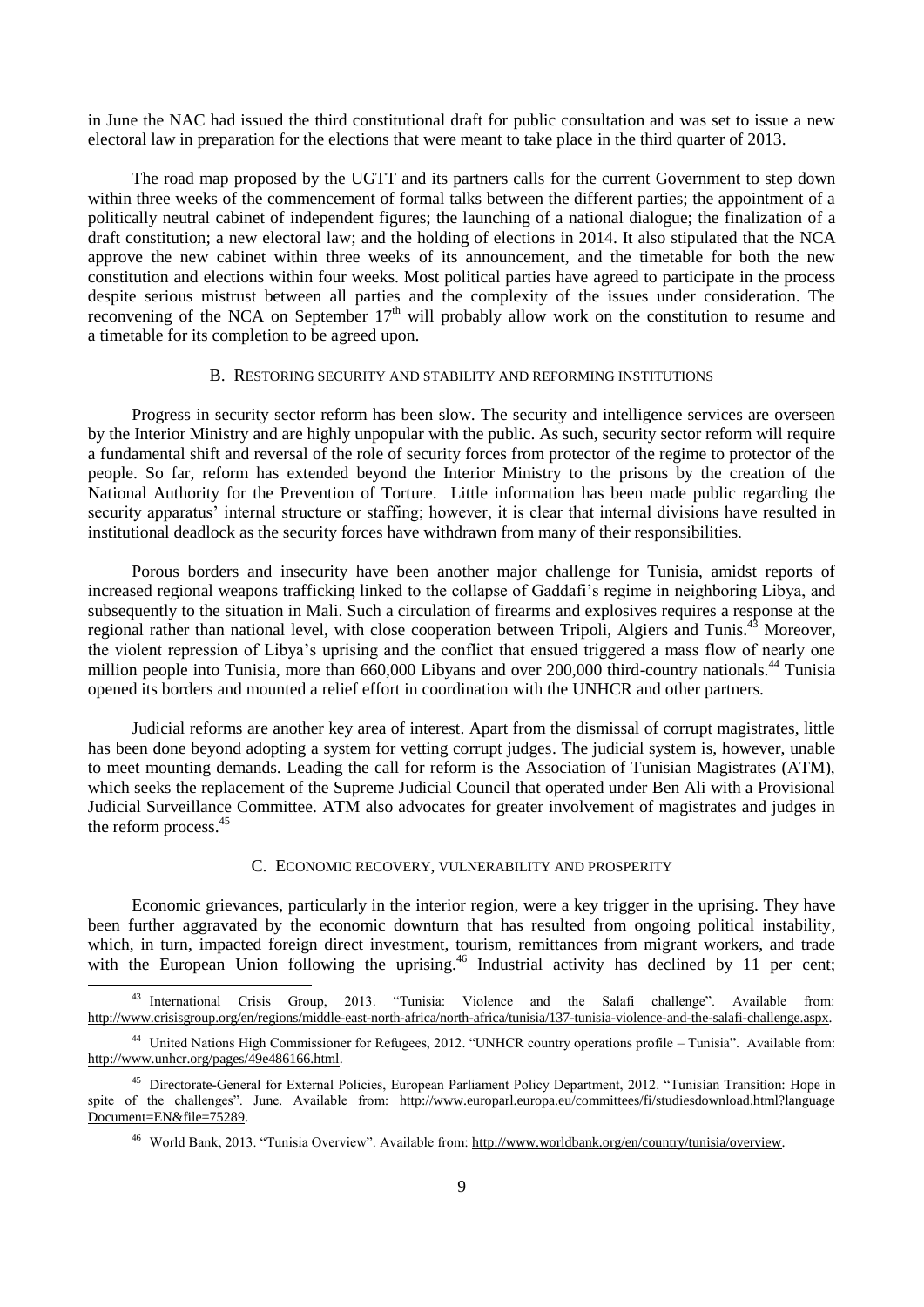investments by 36 per cent, and tourism by 45 per cent.<sup>47</sup> The cumulative result has been the contraction of the economy: real GDP growth fell from 3 per cent in 2010 to -2 per cent in 2011. The Tunisian economy improved in 2012 as GDP growth increased to 3.6 per cent in 2012 due to recoveries in the agricultural, tourism and the mineral sectors.<sup>48</sup> However, economic recovery slowed down again in 2013 due to security concerns and the ongoing recession in the European Union, Tunisia's main trading partner. A turnaround is expected in 2014, with improved domestic demand and the anticipated recovery of the European Union, which will together contribute to raising GDP growth to around 5 per cent.<sup>49</sup>

Fiscal deficits also rose sharply between 2011 and 2012, as a result of increased public spending on wages and subsidies, in response to popular discontent, and weak economic performance. The deficit spiked from about 1 per cent of GDP in 2010 to 6.3 per cent in 2012,<sup>50</sup> with forecasts of around 7.5 per cent for the current year.<sup>51</sup> Economic analysts predict the deficit to remain wide throughout 2014 as welfare spending and capital expenditure increase. This spending includes the recapitalization of State-owned banks with around US\$0.9 billion and a rising public-sector wage bill, inflated by the addition of 16,000 new posts in 2013, as well as expansive raises authorized in 2012. New expenditures also include steep food and fuel subsidies, which will cost the Government around 20 per cent of its budget this year.<sup>52</sup>

Inflation also increased during this period, from an average 3.5 per cent in  $2011^{53}$  to 6.5 per cent in March 2013. This increase was mainly driven by high food and oil prices as well as the strong depreciation of the Tunisian dinar (TD).<sup>54</sup> In June 2012, the value of the TD hit a five-year low as a result of a host of external and internal factors. Since 80 per cent of Tunisia's commercial transactions are conducted with Europe, the decreasing strength of the euro relative to the dollar led to a correlative drop in the value of the dinar. Domestically, an underperforming economy meant an increasing budget deficit driving inflation to unprecedented heights and resulting in cheaper export costs and higher import costs. Since Tunisia primarily exports raw goods, cheap export costs have generally been beneficial to Tunisians. However, expensive imports have had an adverse effect, decreasing household purchasing power and leading to increased poverty and vulnerability.

The regression in financial and economic outputs has had a considerable impact on Tunisian citizens. Figures released in 2012 showed that poverty rates were much higher prior to the uprising than previously disclosed, reaching 11.8 per cent, in contrast to the of 3.5 per cent officially reported as the national poverty rate at the time. Today, around a quarter of the population live on less than US\$2 per day.<sup>55</sup> Furthermore, a regional breakdown, published for the first time in 2011, revealed that the national average masked large disparities, with poverty rates as low as 5-7 per cent in the Center-East and Grand Tunis regions, and as high as 29 per cent in the Center-West of the country. The problem of regional disparities has fueled social unrest in the cities of Sidi Bouzid, Kasserine and Thala in the Central region of the country, due to decades of

<sup>52</sup> Ibid.

-

53 EIU, 2012. "Tunisia Country Report". May. Available from: http://www.eiu.com/report\_dl.asp?issue\_id=499054834& mode=pdf.

<sup>54</sup> World Bank, 2013.

<sup>&</sup>lt;sup>47</sup> Directorate-General for External Policies, European Parliament Policy Department, 2012.

<sup>48</sup> Economist Intelligence Unit (EIU), 2013a. "Tunisia: Annual Data and Forecast". October. Available from: [http://country.eiu.com/article.aspx?articleid=1041074288&Country=Tunisia&topic=Economy&subtopic=Charts+and+tables&subsu](http://country.eiu.com/article.aspx?articleid=1041074288&Country=Tunisia&topic=Economy&subtopic=Charts+and+tables&subsubtopic=Annual+data+and+forecast) [btopic=Annual+data+and+forecast.](http://country.eiu.com/article.aspx?articleid=1041074288&Country=Tunisia&topic=Economy&subtopic=Charts+and+tables&subsubtopic=Annual+data+and+forecast)

<sup>49</sup> World Bank, 2013.

<sup>50</sup> Masetti, O. and others, 2013. "Two years after the Arab Spring: Where are we now? What next?" *DB Research*, January 25. Available from: http://www.dbresearch.com/PROD/DBR\_INTERNET\_EN-PROD/PROD0000000000300328.PDF.

 $51$  EIU, 2013b. "Trying to tame the subsidy bill". October 28. Available from: [http://country.eiu.com/article.aspx?articleid=](http://country.eiu.com/article.aspx?articleid=351113419&Country=Tunisia&topic=Economy) [351113419&Country=Tunisia&topic=Economy.](http://country.eiu.com/article.aspx?articleid=351113419&Country=Tunisia&topic=Economy)

<sup>55</sup> Directorate-General for External Policies, European Parliament Policy Department, 2012.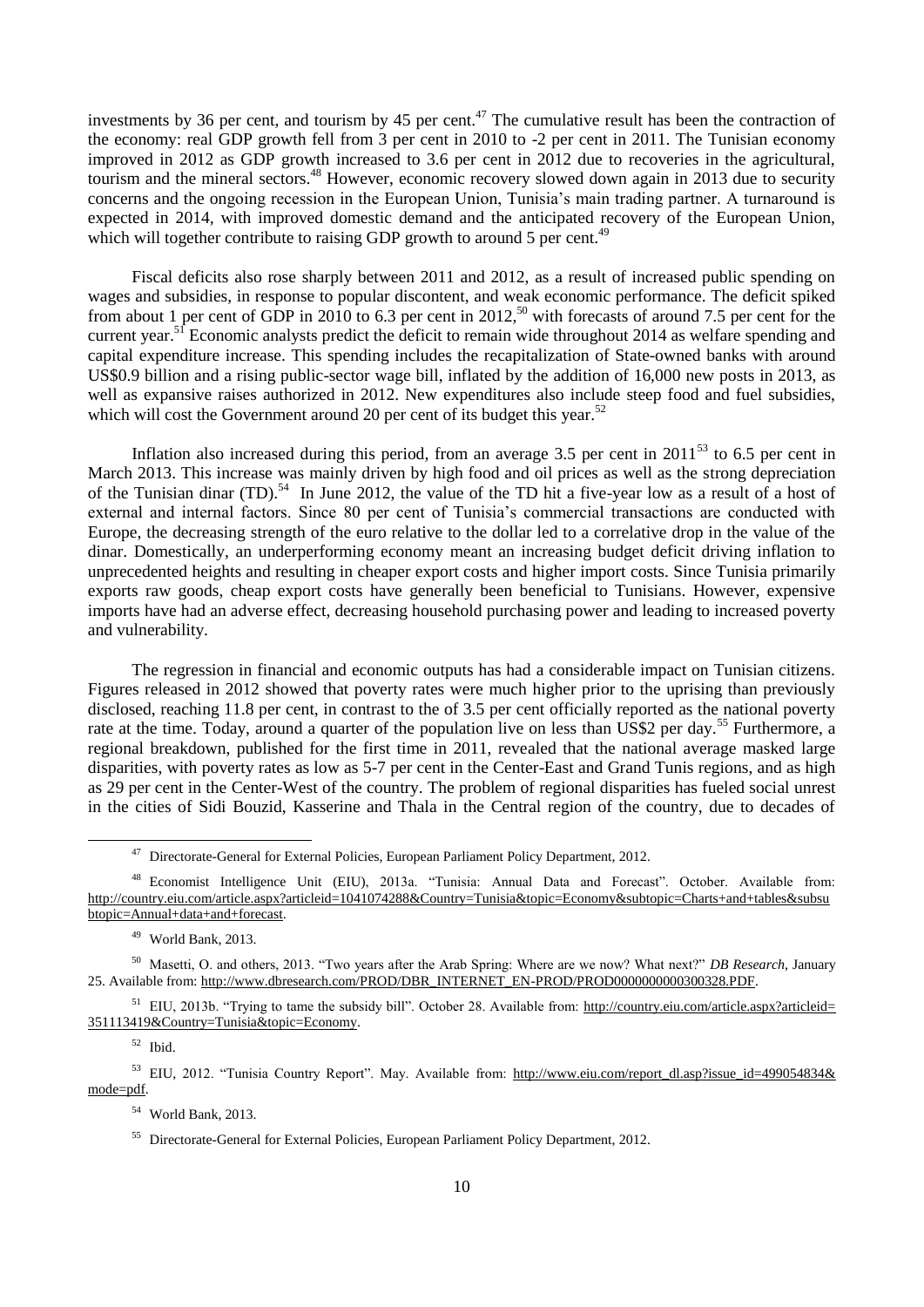neglect and underdevelopment, while coastal areas received 65 per cent of public investment.<sup>56</sup> While the fuel and food subsidies are meant to mitigate these conditions, their untargeted nature has meant that the non-poor have benefitted much more than the poor.

Despite these challenges, Tunisia's economic recovery is promising due to its diversified economy with important agricultural, mining (particularly phosphate), tourism and manufacturing sectors, as well as a skilled workforce. In response to its economic challenges, politicians are advocating State-led efforts to reduce economic and regional inequality. For example, the Government is pursuing fiscally expansive policies in order to boost skyrocketing levels of unemployment and has appealed to external donors for financial support in the short-term.<sup>57</sup> In pursuing such policies the Government will need to strike a balance between short term-benefits and long-term prospects for equitable development and inclusive growth.

#### D. SOCIAL UNREST, UNEMPLOYMENT AND SOCIAL RIGHTS

Social unrest is also mounting as a result of fragmented and inadequate social protection schemes and continually rising unemployment. Despite significant spending on social support, social protection programs for the most vulnerable tend to be inadequately targeted, covering only 4.5 per cent of the population and excluding many of the poor. Targeting criteria is vague and prevents many needy families from participating. In the past, many (non-poor) individuals have used their political allegiances to take advantage of lax administrative procedures and benefit from such programming. Moreover, these and similar development initiatives have proven to be quite unsuccessful at integrating the poor into the labour market, leaving vulnerable groups dependent on the State for assistance.<sup>58</sup>

Workers' strikes demanding permanent jobs or wage increases are an increasingly common occurrence, as is the blockading of workplaces by the unemployed.<sup>59</sup> Prior to the uprisings, overall unemployment was estimated at 13 per cent,<sup>60</sup> rising to 18.9 per cent in  $2011<sup>61</sup>$  then receding to 16.7 per cent in 2012.<sup>62</sup> The demographic most affected by unemployment remains young university graduates (15-29) years old), whose rate of unemployment stood at 44 per cent in 2012.<sup>63</sup> Unemployment is highest in interior regions, such as Kasserine and Gafsa, which were the epicenters of the revolution and continue to stage protests over perceived government neglect.<sup>64</sup> In response to rising unemployment, the interim Government launched an emergency programme in 2011 called Amal, which provides a monthly allowance of TD 150, health insurance, and reduced fares on public transport in exchange for part-time work in the civil service. Additionally, the Government has initiated a permanent job creation scheme to recruit 24,000 people into the civil service, and 10,000 into semi-state bodies. The success of these costly programmes has yet to be determined. Taking a holistic approach, educational reform should be considered, as it currently fails to adequately deliver qualifications needed by the labour market. Additionally, Tunisia's low wage, low value-

-

- <sup>59</sup> African Economic Outlook, 2012.
- <sup>60</sup> "Tunisia Overview". The World Bank, [http://www.worldbank.org/en/country/tunisia/overview.](http://www.worldbank.org/en/country/tunisia/overview) April 2012.
- <sup>61</sup> African Economic Outlook, 2012.
- <sup>62</sup> "Tunisia Overview". The World Bank.
- <sup>63</sup> "Tunisia Overview". The World Bank.

<sup>64</sup> African Development Bank, 2011. "The Revolution in Tunisia: Economic Challenges and Prospects". March. http://www.afdb.org/ fileadmin/uploads/afdb/Documents/Publications/North%20Africa%20Quaterly%20Analytical%20Anglais%20ok\_North%20Africa% 20Quaterly%20Analytical.pdf.

<sup>56</sup> African Development Bank, 2012. "Tunisia: Interim Country Strategy Paper". February. Available from: [http://www.afdb.org/fileadmin/uploads/afdb/Documents/Project-and-Operations/Catalogue%20Interim%20strategy%20Paper%20](http://www.afdb.org/fileadmin/uploads/afdb/Documents/Project-and-Operations/Catalogue%20Interim%20strategy%20Paper%20Anglais_Mise%20en%20page%201.pdf) [Anglais\\_Mise%20en%20page%201.pdf.](http://www.afdb.org/fileadmin/uploads/afdb/Documents/Project-and-Operations/Catalogue%20Interim%20strategy%20Paper%20Anglais_Mise%20en%20page%201.pdf)

<sup>57</sup> Arieff, A., 2012. "Political Transition in Tunisia". Congressional Research Service, US Congress, June. Available from: [http://www.fas.org/sgp/crs/row/RS21666.pdf.](http://www.fas.org/sgp/crs/row/RS21666.pdf)

<sup>58</sup> African Economic Outlook, 2012.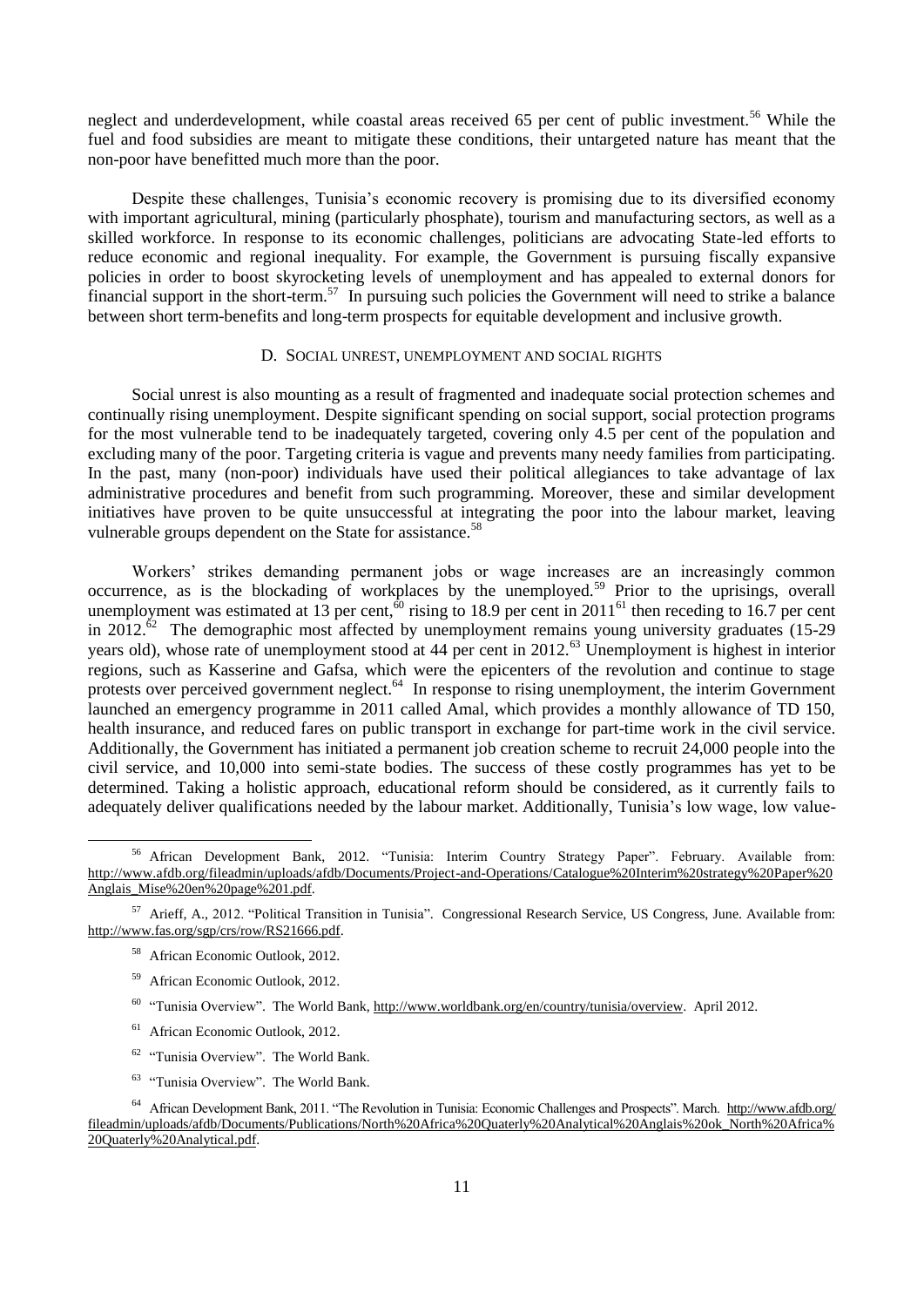added economy continues to lack the capacity to absorb skilled workers. Without efforts to address rising poverty and unemployment, particularly in central Tunisia, the frustrations and sense of exclusion that fueled the revolution risk to once again threaten social stability.

## E. AID EFFECTIVENESS AND THE RECUPERATION OF ASSETS

Prior to the uprising, official development assistance (ODA) to Tunisia increased from US\$375 million in 2008 to US\$551million in 2010. The largest share of donations flowed into the economic infrastructure and services sector. Following the uprisings, Tunisia received substantial financial support from the international community. A EUR one billion economic recovery support programme in support of economic reforms has been put in place by the Government to reinforce the process of economic and political transition.<sup>65</sup> Moreover, the French Government has independently agreed to release EUR 350 million worth of loans for 2011-2012 through the French Development Agency.<sup> $66$ </sup> Despite the increased aid and many other pledges of financial support, follow-up and delivery have been slow.<sup>67</sup>

The recovery of stolen assets has also been a major challenge for Tunisia as in other Arab countries affected by popular uprisings. Ben Ali is accused of having laundered wealth from some of the country's biggest companies, control and shares in which were often obtained by political pressure or corruption. In early 2011, authorities seized shares of domestic companies controlled by Ben Ali and his entourage in every major economic sector.<sup>68</sup> Tunisian authorities have identified at least 12 countries where stolen money was stashed, totaling billions of dollars.<sup>69</sup> The recovery process has begun, with Lebanon returning about US\$29 million in assets belonging to Ben Ali's wife,<sup>70</sup> and Switzerland identifying and freezing US\$63 million in secret accounts belonging to the ex-President.<sup>71</sup> In September 2013, a report on recent efforts to confiscate illicit assets in properties and companies from individuals tied with the former regime was presented by the Confiscation Commission.<sup>72</sup>

#### F. DEMOCRATIC TRANSITIONS AND JUSTICE

Tunisians have thus far opted for a reconciliatory approach to transitional justice. Moral and material compensation is being sought and demonstrations are being held calling for the trial of senior former regime officials, particularly in the security sector. The victims and their families are joined by a range of civil society actors, including journalists, union leaders, and human rights activists who are concerned that former abusers may be granted immunity, particularly in light of the slow reform of the security sector and judiciary.<sup>73</sup> At the same time, Tunisia has made other inroads in transitional justice by ratifying the Rome

<sup>67</sup> Project on Middle East Democracy, 2012. "Tunisia in Transition: What Role for the International Community?" July. Available from: http://pomed.org/blog/2012/07/pomed-notes-tunisia-in-transition-what-role-for-the-international-community.html/.

<sup>68</sup> Arieff, 2012.

-

<sup>69</sup> Ball, D. and C. Bryan-Low, 2011. "Arab Spring Regimes Face Long Slog to Recoup Assets", *The Wall Street Journal*, August 25. Available from: http://online.wsj.com/article/SB20001424053111904875404576528310932368624.html.

 $70$  World Bank Stolen Assets and Recoverty Initiative (STAR), 2013. "Tunisia's Cash-back: The start of more to come". April 12. Available from: http://star.worldbank.org/star/news/tunisia%E2%80%99s-cash-back.

<sup>71</sup> Noueihed, L., 2012. "Tunisia's (Ex-President) Ben Ali to Give Up Swiss-based Assets: Lawyer", *Reuters News Agency,*  July 16. Available from: http://www.reuters.com/article/2012/07/16/us-tunisia-benali-assets.

<sup>72</sup> More information available from: http://www.tunisia-live.net/2013/09/19/government-accused-of-incompetence-inrecovering-ben-ali-assets/.

<sup>73</sup> International Crisis Group (ICG), 2012. "Tunisia: Combating Impunity, Restoring Security". May. Available from: http://www.crisisgroup.org/en/regions/middle-east-north-africa/north-africa/tunisia/123-tunisia-combatting-impunity-restoring-security.aspx.

<sup>&</sup>lt;sup>65</sup> It includes a European Union grant, a World Bank loan, an African Development Bank loan and a loan from the French Agency for Development.

<sup>66</sup> Samti, F., 2011. ["Tunisian Foreign Affairs: France Shifts Positions, Ennahda Copes"](http://www.tunisia-live.net/2011/11/13/tunisian-foreign-affairs-france-shifts-positions-ennahda-copes/). *Tunisia Live*, November. Available from: http://www.tunisia-live.net/2011/11/13/tunisian-foreign-affairs-france-shifts-positions-ennahda-copes/.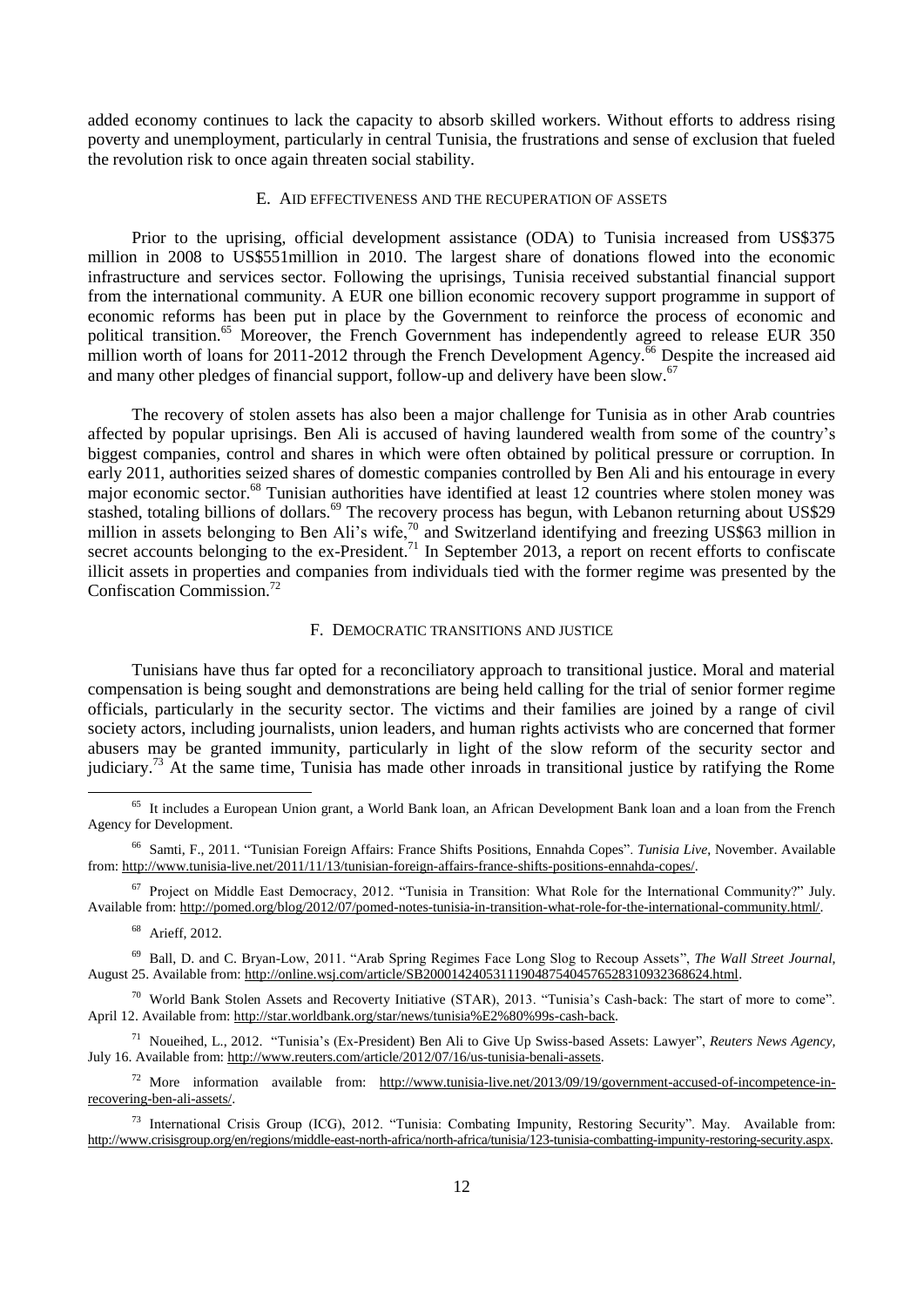Statute of the International Criminal Court and several other conventions on the Fight against Torture and Crimes against Humanity in August 2011,<sup>74</sup> and, more recently, trying Ben Ali and his associates in the Tunis Military Court, where Ben Ali was sentenced in absentia to 20 years in prison.

Still, the politicization of justice has slowed down the process of transitional justice in post-uprising Tunisia. On the one hand, a proposed law on the "immunization of the revolution" could be used to for the purposes of political exclusion, effectively derailing the transition process. On the other hand, transitional justice initiatives have to date appeared slow and piecemeal, comprising several separate, uncoordinated institutions: the newly established Human Rights and Transitional Justice Ministry; a number of independent commissions against corruption and abuse such as the Commission of Inquiry into Human Rights Violations during the Revolution and the National Fact-finding Commission on Embezzlement and Corruption; civil justice and military justice bodies; as well as scattered civil society initiatives.<sup>75</sup> Several civil society and victims' organizations have been particularly active in developing strategies to deal with past abuses and have submitted proposals for review by the Minister of Human Rights and Transitional Justice and the NCA. While this is a good start, what is currently missing is a shared, cohesive national strategy for transitional justice.<sup>76</sup> At the same time, the draft law on transitional justice drawn up by the Technical Commission comprised of mainly of civil society representatives of diverse political backgrounds and two employees of the Ministry of Transitional Justice has now been shelved for more than eight months. One of the key elements of this draft law is the establishment of a "Truth and Dignity Commission" that would create a reparations fund for victims. Equally important is its initiative to address regional inequities, allowing for the designation of entire regions as "victims", and thus eligible for special development support.

## G. RELIGION, STATE AND WOMEN'S RIGHTS

Historically a secular nation comprising a mostly Muslim Sunni population, Tunisia is witnessing the re-entry of religion-oriented political parties into public life. In particular, the ruling Ennahda party is the political arm of the Muslim Brotherhood in Tunisia. The emergence of political Islam as a force to be reckoned with has caused friction with more secular political parties and societal groups, especially following the licensing of the conservative Salafist party, Jabhat al-Islah, in March 2012. Leftist and secular parties have expressed concerns that these parties are presenting an external front focused on a discourse of tolerance while gradually introducing restrictive laws and institutions within the country. Ennahda has denied such claims.

Tunisia is among the most advanced countries in Africa in terms of gender equality and there is concern that the advent of conservative political parties may seek to erode the rights and protections currently afforded to women. The country has a record of providing protection for women's rights and granting them equal access to education and healthcare. Since 1999, female university enrolment has exceeded male enrolment. So far, the Government has done little to fuel the concerns of women's rights advocates. In fact, in 2011, Tunisia proceeded to ratify the Convention on the Elimination of All Forms of Discrimination Against Women.<sup>77</sup> On the political front, article 16 of the new electoral law calls on all political parties to submit an equal number of female and male candidates in all electoral lists and stipulates that candidate lists should alternate between males and females when they appear on electoral lists. In the most recent elections, women won 57 of the 216 seats, almost maintaining their pre-revolution status of around 27 per cent of the Tunisian parliament.<sup>78</sup>

<sup>&</sup>lt;sup>74</sup> Tunis Afrique Press, 2012. "Tunisia: 'Govt Will Never Give Up Requests to Extradite Former Regime's Vestiges,' Says Samir Dilou" July 3. Available from: http://allafrica.com/stories/201207031026.html.

 $^{75}$  ICG, 2012.

<sup>76</sup> International Center for Transitional Justice, 2012. "Tunisia Leads the Way in Transitional Justice". April. Available from: http://www.ictj.org/news/tunisia-leads-way-transitional-justice.

<sup>77</sup> African Economic Outlook, 2012.

<sup>78</sup> Inter-Parliamentary Union, 2013.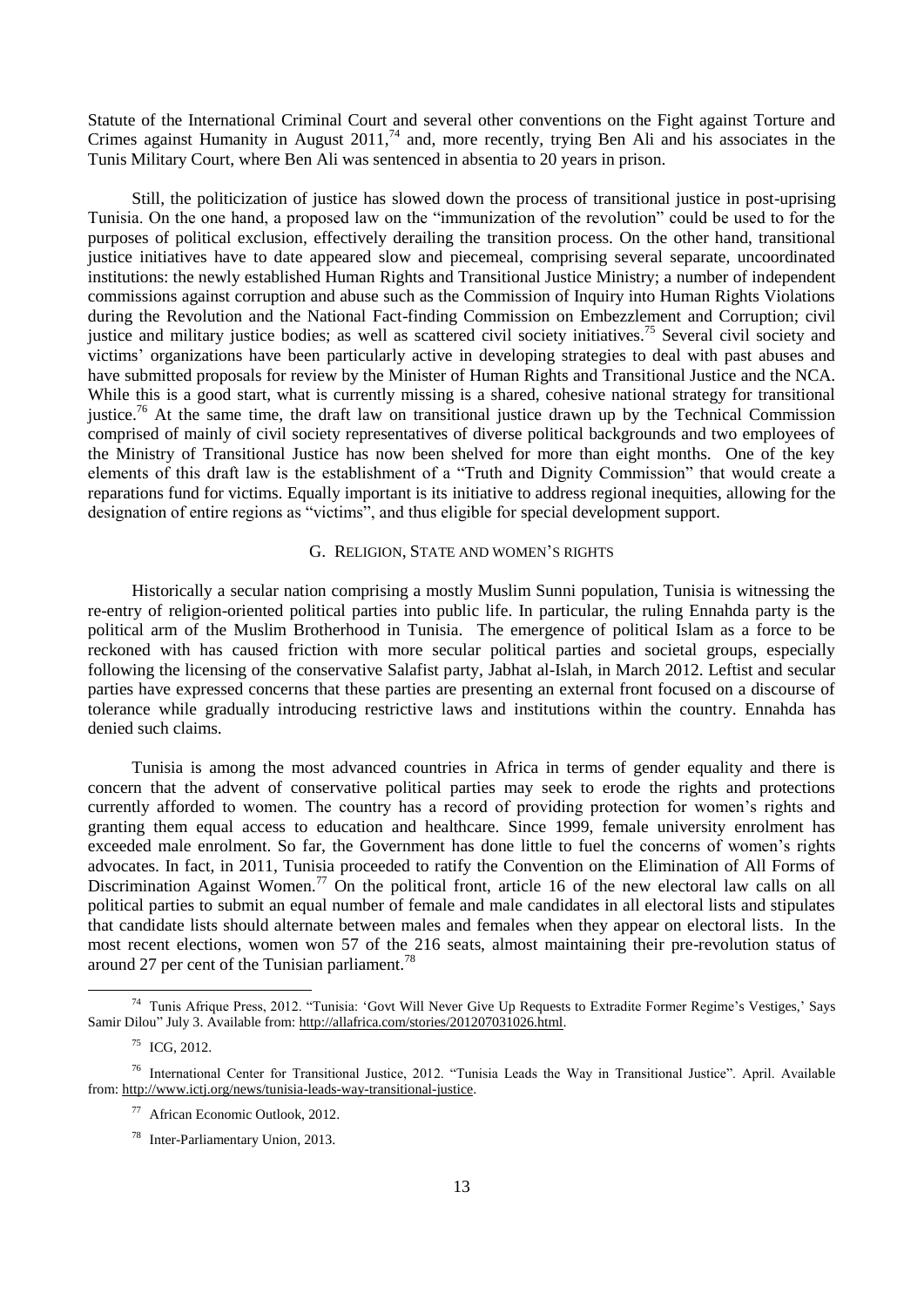#### H. CIVIL SOCIETY AND PARTICIPATORY POLITICS

Despite Ben Ali's attempted suppression, the foundations of a vibrant civil society were apparent prior to the 2011 uprising.<sup>79</sup> In the year following the revolution an estimated 2,000 new CSOs were founded.<sup>80</sup> Civil society played a major role in mobilizing the population during the revolution and has demonstrated considerable political clout so far in the transition. As early as February 2011, various CSOs, including the UGTT, have been included in the committee in charge of drafting and approving the electoral law for the Constitutional Assembly.<sup>81</sup> The more recent mediation efforts of the quartet to break the gridlock between the different political parties and its proposals of a clear road map for the necessary upcoming milestones to reset the democratic transition were accepted by the various political parties. Demonstrations remain ongoing up to the time of printing, with demands that the Government resign and calls for the implementation of the roadmap without delay.

Particular attention has also been paid to the importance of an emerging independent and uncensored media in post-revolution Tunisia. A new Press Code and a law on press freedom and protection of sources drafted a mere three months after the revolution highlights the efforts undertaken towards media reform. With 230 new print publications, six new television channels and 12 new radio stations since January 2011, it is apparent that the Tunisian media has become more pluralistic in spite of archaic legislation, such as the contentious Article 121(3) of the criminal code, which prohibits the distribution of publications that may "harm public order".<sup>82</sup>

#### **III. TOWARDS A SUCCESSFUL TRANSITION**

The Tunisian transition is well ahead of its Arab counterparts: the established political structures and processes are successfully weathering the transitional storm; preliminary reforms to produce functional and transparent institutions are underway; an inclusive process for drafting the constitution is proceeding, despite delays; the economy is showing some preliminary signs of recovery; and civil society – including a free and independent media and a strong trade union – is growing stronger by the day. The Government has demonstrated a willingness to support an inclusive transition, and has shown signs of addressing the needs of the people by introducing programmes such as healthcare for all unemployed graduates, large subsidies for basic foodstuffs, and permanent post appointments (a central demand of trade unions).<sup>83</sup> The Government has also vowed to raise economic growth to 8 per cent and reduce unemployment from 19 per cent to 8.5 per cent by 2016.<sup>84</sup> However, in the absence of new economic initiatives, such needed measures will also drive up the fiscal deficit.

Nevertheless, Tunisians today are demanding more from their Government and want to see signs of development in their daily lives. Significant gains must be made on this front in order to relieve growing frustrations, which are being expressed through widespread protests and civil unrest. The growing frustrations of the impoverished interior as well as the tensions between secular and conservative Islamic forces are major challenges that will require careful navigation.

 $79$  Council of Europe Parliamentary Assembly, 2012. "Political Transition in Tunisia". June. Available from: [http://assembly.coe.int/ASP/Doc/XrefViewHTML.asp?FileId=18736&Language=EN#\\_TOC\\_N086F6330N0F3DC550.](http://assembly.coe.int/ASP/Doc/XrefViewHTML.asp?FileId=18736&Language=EN#_TOC_N086F6330N0F3DC550)

<sup>80</sup> United Nations Development Programme (UNDP), 2012. "Supporting the Development of Civil Society in Tunisia". April. Available from: http://www.gaportal.org/news/detail/supporting-the-development-of-civil-society-in-tunisia.

<sup>81</sup> MedPro, 2011. "Tunisia: Changes and Challenges of Political Transition, Technical Report No. 3". May. Available from: www.iai.it/pdf/mediterraneo/MedPro/MedPro-technical-paper\_03.pdf.

<sup>82</sup> Directorate-General for External Policies, European Parliament Policy Department, 2012.

<sup>&</sup>lt;sup>83</sup> Project on Middle East Democracy, 2012.

<sup>84</sup> The Economist, 2012. "Arab Spring Economies: Unfinished Business". February 4. Available from: http://www.economist.com/node/21546018.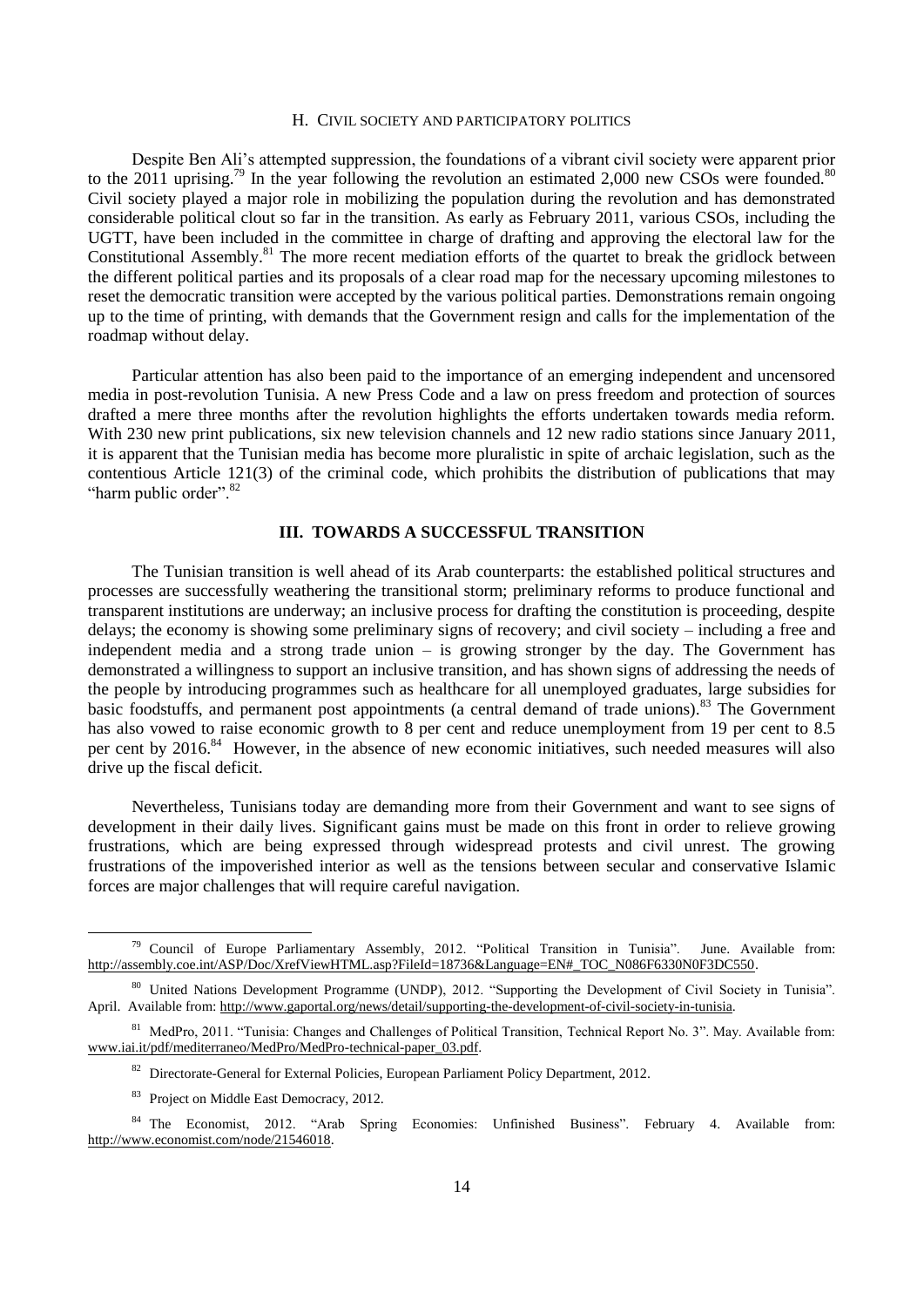Civil society has emerged as a powerful force within post-revolutionary Tunisia and has taken a leading role in the transitional period. Its upcoming tasks will involve meaningfully engaging and influencing the constitutional drafting process and the ensuing parliamentary elections. Although civil society has made efforts to participate in the constitutional drafting process and provide recommendations, there are no formal mechanisms for engaging citizens in this process, which could prove to be highly problematic.<sup>85</sup> As it embarks on a national dialogue, Tunisia needs to formalize channels for citizen participation and ensure that clear procedures are in place for citizen engagement in policy making. This is the best way to deepen democracy and ensure a safe transition.

<sup>85</sup> Slovac Aid, 2012. "Civil Society Needs Assessment in Tunisia". April. Available from: http://www.pdcs.sk/files//file/ Projekty/CSO%20Needs%20Assessment%20Tunisia%20Final%20PUBLIC.pdf.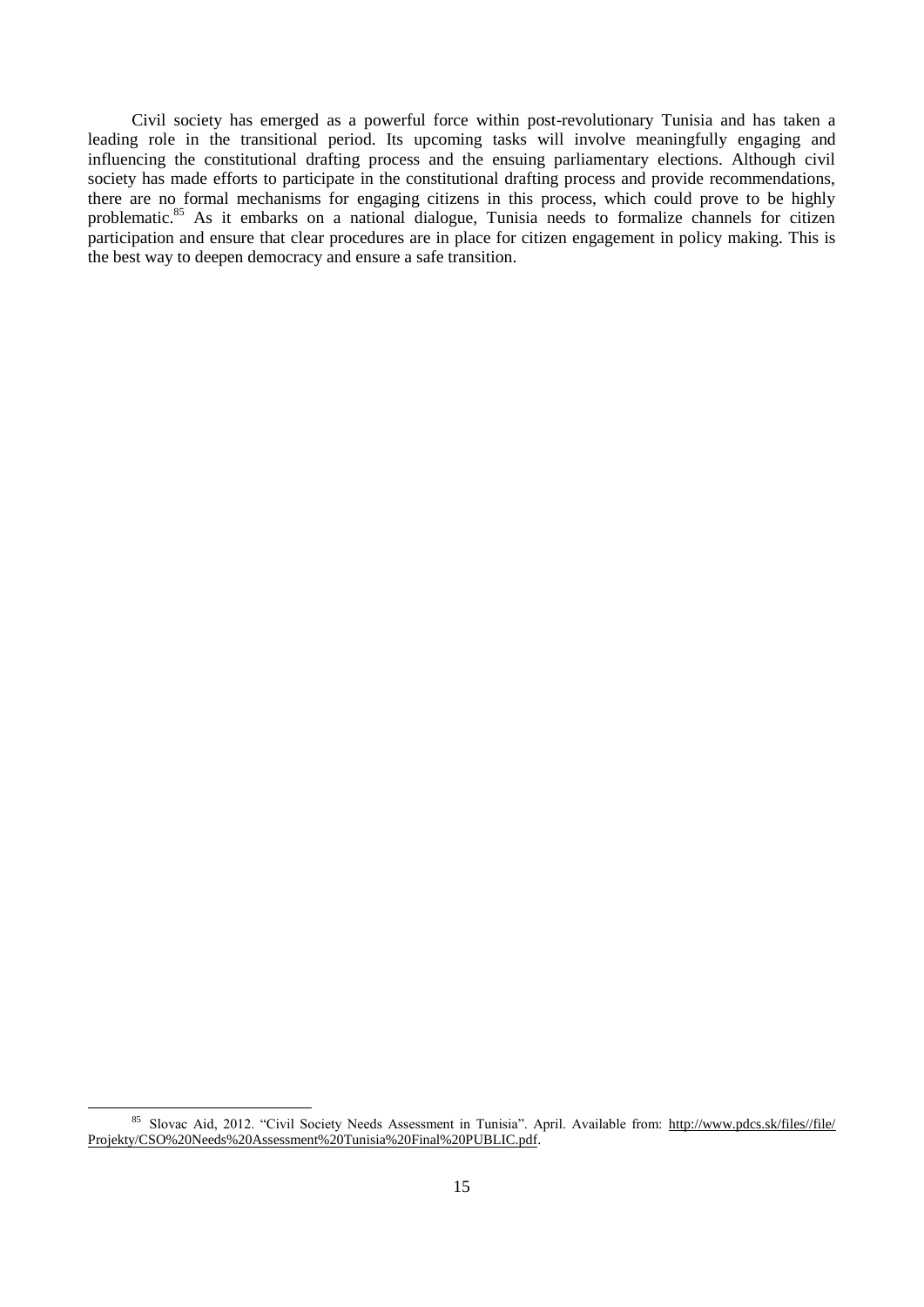## **YEMEN COUNTRY BRIEF**

## **I. SUMMARY: A PROMISING YET TURBULENT TRANSITION**

Yemen today is experiencing a tumultuous yet hopeful political transition from authoritarian rule to democratically elected government. This follows the departure of former President Ali Abdallah Saleh as a result of a popular uprising, the successful mediation by the Gulf Cooperation Council (GCC) and a supporting intervention by the UNSC via Resolution 2014. The GCC-mediated initiative provided for the establishment of an inclusive national dialogue process and the identification of key action areas including transitional justice, reform of the security sector, rewriting of the constitution and the holding of elections based on a new electoral law.

At the same time, the plethora of political actors in Yemen today, coupled with existing tribal and sectarian tensions, pose significant challenges to the transition and necessitate a carefully considered medium-to-long term approach to peace building and reconciliation. Major political and security challenges threatening the transition process include the disaffection of the Houthis and the alienation of youth, women and tribal groups; violence in the southern provinces; and calls for the secession of the South. These circumstances have further aggravated the acute development challenges already facing Yemen, including severe poverty, food insecurity, drought, a burgeoning budget deficit and a dependence on rapidly depleting oil and gas reserves.

#### **II. MULTIPLE CHALLENGES LIMITED TOOLS**

The recent political turmoil in Yemen has again reshuffled the country's development priorities and threatened its future prospects. The popular uprisings that Yemen witnessed came as no surprise, as Yemeni citizens have long suffered severe political and developmental deficits. While the country had made some gains in the last few decades on social and economic issues, the political process had deteriorated significantly. For the most part, the ten-point reform programme initiated by the Government in 2010 to boost public services and improve governance remained unimplemented. At the same time, the food, financial and oil crises further exacerbated the socioeconomic challenges already faced by Yemen. Various studies indicate that Yemen has witnessed a reversal in development gains in part as a result of the multiple crises that have impacted it. Currently it is unlikely to meet any of the MDG goals.

In the wake of the popular uprising, an effective and inclusive transitional process has become a priority; one that also takes into account worsening social conditions, sluggish growth and environmental degradation. This process will depend on the vibrant civil society activists who, against all odds, succeeded in leading a peaceful uprising, and will need to engage the main challenges confronting the country. These include:

#### A. NEGOTIATING AN INCLUSIVE TRANSITION: NUMEROUS ACTORS, CONFLICTING AGENDAS

The GCC-mediated peace process has many detractors, whose interests must be dealt with if Yemen is to move out of chaos and towards a more orderly transition. A stakeholder mapping of Yemen carried out by the Participatory Development and Social Justice Section of ESCWA indicates that the internal tribal and ethnic makeup of Yemeni society and the vastly different positions of these groups towards the process of national dialogue and even Yemen's territorial integrity represent a significant obstacle. Important groups such as the Houthis, Salafis, southern secessionists and sizable tribal and youth groups have opposed the National Dialogue, which was intended to forge consensus on a new social contract between the Government of Yemen and its citizens. Although there have been multifaceted efforts to reach out to alienated sectors and groups and include them in the Dialogue's preparations, this process has not been as inclusive as is needed.

At the same time, Yemen has been inundated with funding from foreign actors, including international organizations, donor agencies and foreign powers, which are eager to provide support to the Yemeni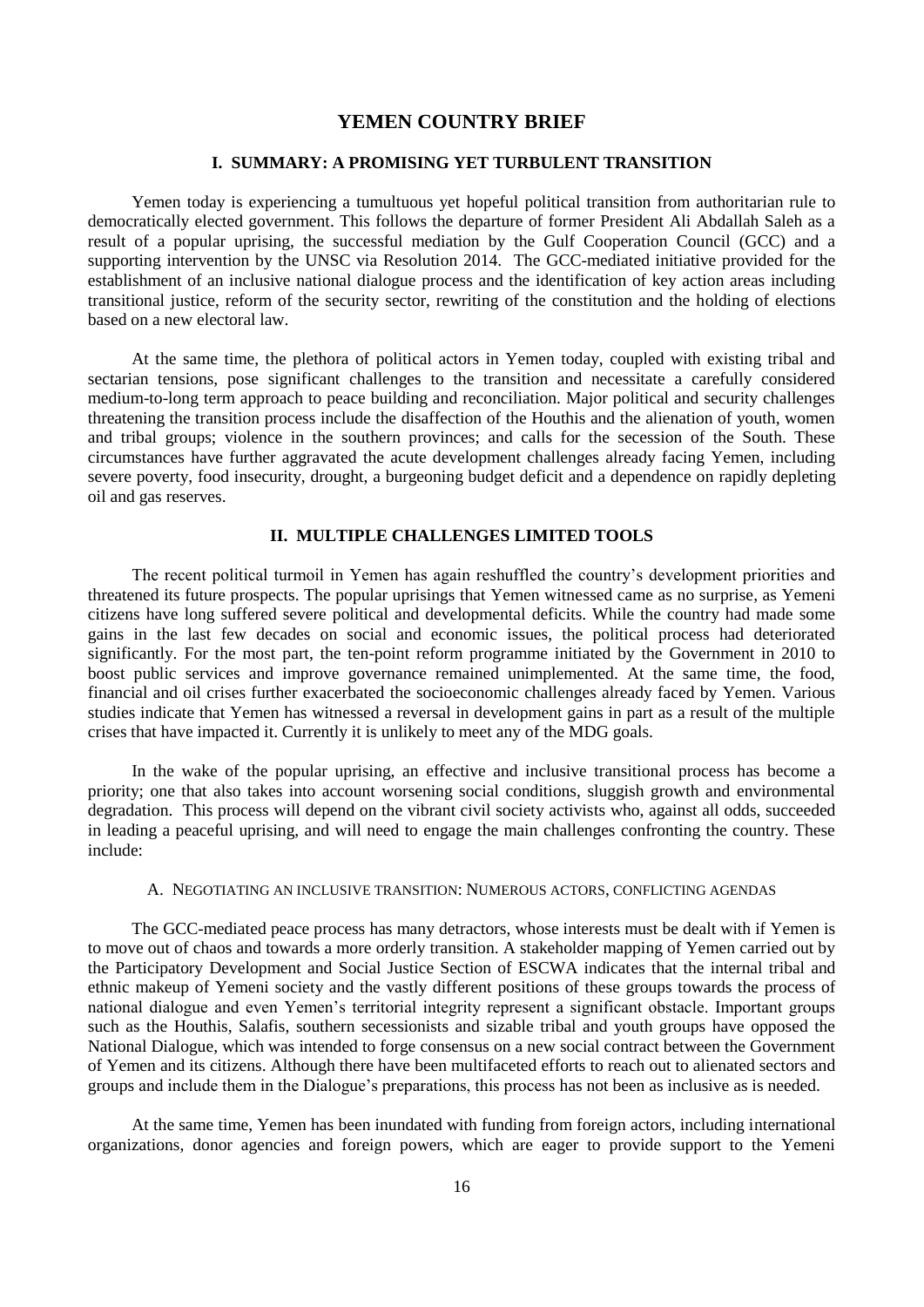Government and civil society during this unstable period. Unless these external contributions and projects are well managed, they have the potential to cause considerable long-term harm to the country and further destabilize an already volatile situation.

Clearly, a collaborative and sustained effort by the international community and the newly-elected Yemeni Government is required to ensure the success of the current transition. One crucial priority is to forge ahead with securing consensus on the resolutions of the National Dialogue that was ended in September 2013. One of the most sensitive issues in need of further discussion is the shape of the future federal system of Yemen, which remains a sticking point between representatives of the coalition Government and the South.

#### B. SOCIOPOLITICAL UNREST, STALLED REFORM AND RECONSTRUCTION

Prior to the dramatic events of the past eighteen months,<sup>86</sup> Yemen witnessed considerable political and social unrest and conflict, particularly in the South of the country and in the Saada region. Initially characterized as low-level fighting between the army and the Houthis, as of April 2012, these conflicts had resulted in the displacement of many. In this context, it also became increasingly difficult to implement economic reform programmes or to undertake physical reconstruction projects in areas devastated by conflict.

This unrest has undermined social cohesion and rule of law, making women and children in particular even more vulnerable. It has also rendered reform difficult and accentuated the marginalization of some population groups. Further unrest associated with the rising cost of living is also likely to inflame an already tense situation, rendering reform of social protection policies and programmes even more critical, despite the overall political and economic crisis.

In this context it has been increasingly difficult to implement economic reform programmes or to undertake physical reconstruction projects in conflict-devastated areas. At the same time, even though the five-year development strategy for poverty reduction underpins the 2025 vision, there is little evidence of strategic planning informing the budget process, and budget outcomes routinely deviate from plans.

#### C. POPULATION GROWTH OUTPACING ECONOMIC GROWTH

Yemen's annual population growth rate of 3 per cent is one of the highest in the world. Half of its current population of more than 24 million (2010) are under the age of 15. This population growth seems to be outpacing the country's economic growth. Oil reserves, Yemen's main source of income, are largely depleted. Real GDP growth rose to 7.7 per cent in 2010 on the back of surging gas exports, only to fall back to –10.5 per cent in 2011 with a projected rise to – 0.9 per cent in 2012 and 4.5 per cent in 2017.<sup>87</sup> Inflation in consumer price rates increased from 11.1 per cent in 2010 to 19.4 per cent in 2011, in line with recovering global commodity prices and the depreciating riyal, which pushed import costs up. In 2012 Yemen exhibited a fiscal deficit of around 6 per cent,<sup>88</sup> while the fiscal deficit is expected to widen to an average of 9.8 per cent between 2012 and 2015.<sup>89</sup>

<sup>86</sup> The first protests were initiated on 27 January 2011.

<sup>87</sup> International Monetary Fund (IMF), 2012. "World economic outlook: Growth Resuming, Dangers Remain". April, p. 196

<sup>88</sup> IMF and Republic of Yemen, 2012. "Staff Visit Mission Concluding Statement". December 9. Available from: [http://www.imf.org/external/np/ms/2012/120912.htm.](http://www.imf.org/external/np/ms/2012/120912.htm)

<sup>&</sup>lt;sup>89</sup> Economist Intelligence Unit, 2012. "Yemen: Fiscal policy outlook". June 19. Available from: http://country.eiu.com/article.aspx?articleid=809129065&Country=Yemen&topic=Economy&subtopic=Forecast&subsubtopic=Fisc al+policy+outlook&oid=789129063&aid=1; June 2012.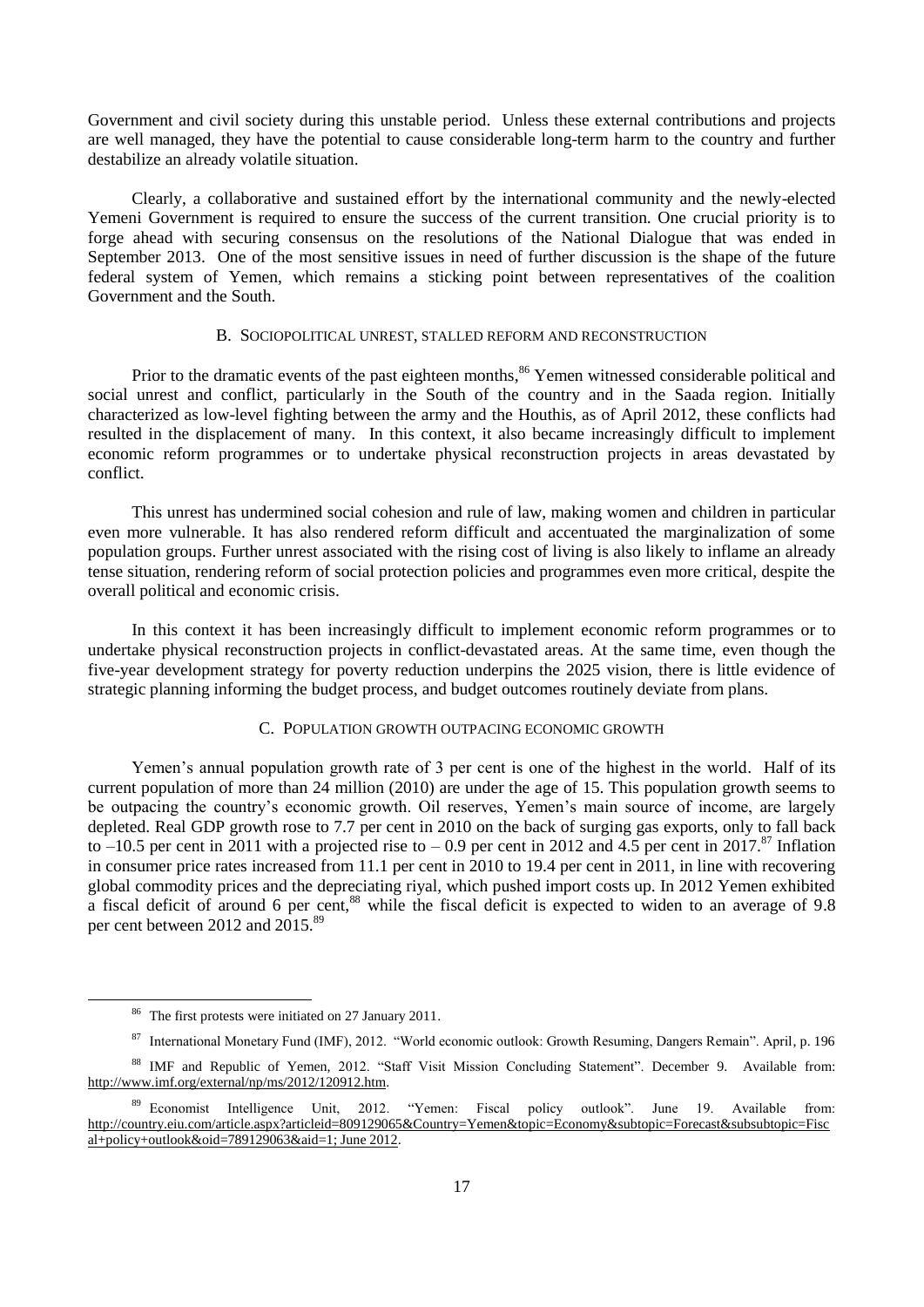The option of ending the fuel subsidy, which according to the Ministry of Finance could save the Government YR360 billion (US\$1.6 billion) annually, was quickly dismissed.<sup>50</sup> If this occurs it will most likely have a significant inflationary impact. Past attempts to address a widening fiscal deficit through the cutting of fuel subsidies saw average inflation rise to 16.5 per cent in 2005, up from 6.8 per cent in 2004, and incited considerable social backlash in the form of public strikes. The new unity Government is thus taking a cautionary approach and is unlikely to revisit the fuel subsidy issue in the near future, instead opting to implement piecemeal measures designed to encourage foreign investment. At the same time, the potential for economic diversification into other sectors such as tourism has been curtailed by political instability and outbreaks of violence, as well as inadequate investment in necessary infrastructure.

This has resulted in high unemployment rates, particularly among youth: 52.9 per cent of 15-24 yearolds and 44.4 per cent of 25-59 year-olds are unemployed. Meanwhile, 52.5 per cent of the population is considered to be below the poverty line,<sup>91</sup> up from  $34$  per cent in 2005-2006.<sup>92</sup> Furthermore, poverty levels among university graduates are particularly high (54 per cent of the total population),  $93$  which is explained in part by the inefficiencies of the labour market.

#### D. CURRENCY DEPRECIATION AND GROWING VULNERABILITY

While Yemen's cash-based economy shielded it from the direct impact of the global financial crisis, the accelerating depreciation of the Yemeni riyal has caused concern among policymakers. On the economic front, the reliance of Yemen on imports to meet the bulk of its basic needs, including foodstuffs, means that any weakening of the riyal will affect the cost of living for the Yemeni population. The imposition of import tariffs on 71 basic commodities in April 2012 further accentuated growing poverty. With close to 44 per cent of the population (over 10m people) considered to be "food insecure", these increases will most likely have a significant impact on the increasing number of poor and vulnerable population groups.

In this context of widespread vulnerability, the Central Bank of Yemen seems determined to protect the value of the riyal by spending significant sums to shield it. With depleting oil reserves and falling production, it is likely that foreign exchange reserves will be further diminished, despite the activation of a second liquefied natural gas train. This will only accentuate the social crisis in the country and further curtail necessary spending.

#### E. DEPLETING WATER RESOURCES, INCREASING POVERTY AND INSECURITY

This growing vulnerability is exacerbated by rapidly depleting water resources, drought in the main grain-producing areas and other problems in the agricultural sector, the country's largest employer. Rising global prices of basic necessities prompted further increases in food prices. In 2012, of those who are considered food insecure, over five million people, or 22 per cent of the population, were severely so, with hunger rates doubling since 2009, according to World Food Programme data.<sup>94</sup> Moreover, UNICEF estimates that Yemen has the second-worst child malnutrition rates in the world, second only to Afghanistan,

<sup>90</sup> Economist Intelligence Service, 2011. "Yemen Risk: Alert – Risk Scenario Watchlist". *The Economist*, 30 November. Available from: http://viewswire.eiu.com/index.asp?layout=RKArticleVW3&article\_id=1118634096#12%20title.

<sup>&</sup>lt;sup>91</sup> United Nations Development Programme (UNDP) 2011a. "International Human Development Indicators". Available from: http://hdrstats.undp.org/en/countries/profiles/YEM.html.

<sup>92</sup> UNDP, 2011a.

<sup>93</sup> UNDP, 2011b. "United Nations Common Country Assessment: Republic of Yemen". P. 9. Available from: undp.org.ye/reports/CCA%20Yemen-Final%20Version\_2011.pdf.

<sup>94</sup> United Nations Office for the Coordination of Humanitarian Affairs (OCHA), 2012. *Yemen Humanitarian Bulletin*, Issue 2. April 5; WFP, 2012. "Comprehensive Food Security Survey".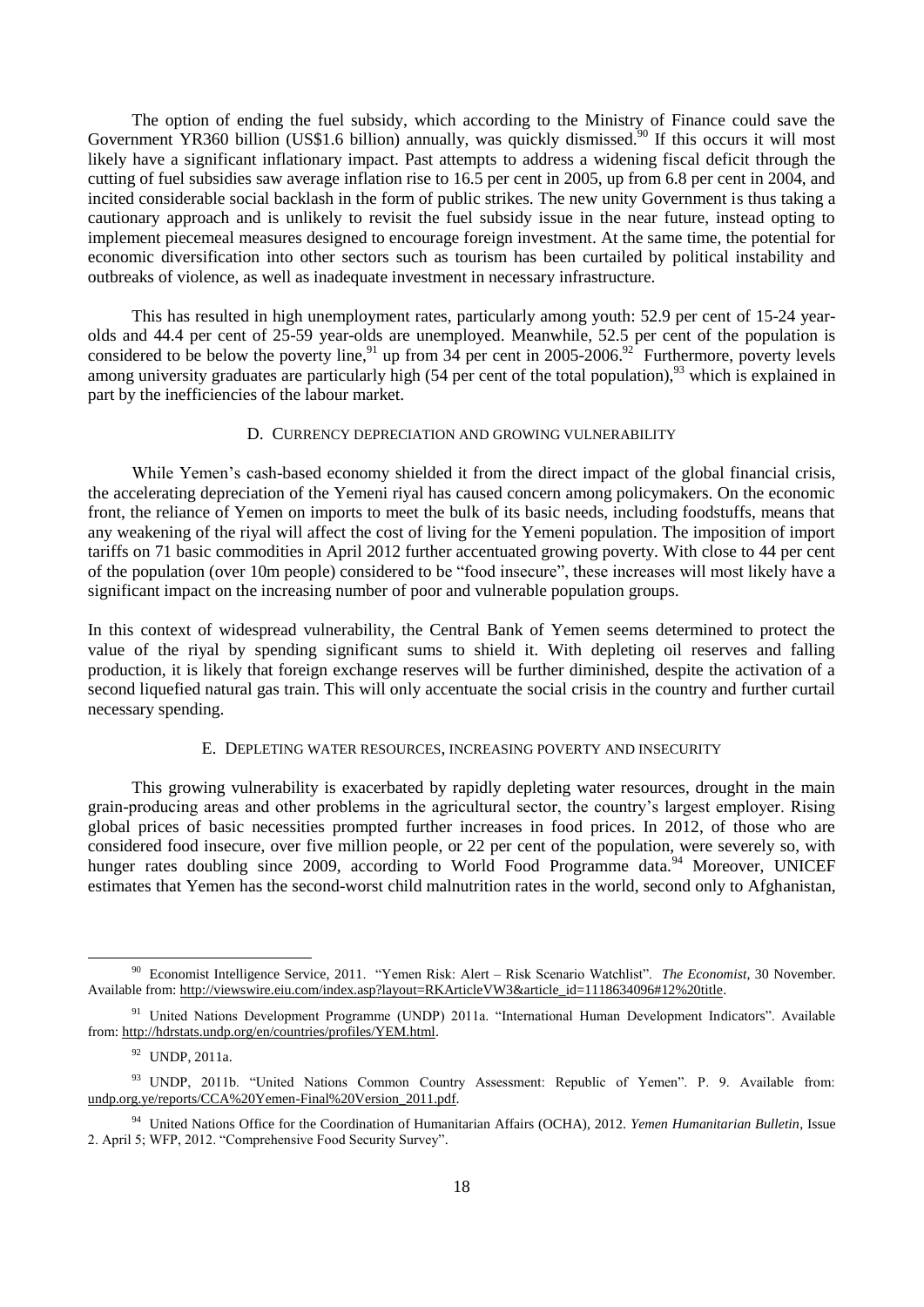with some 58 per cent of children under five suffering from stunted growth and around 30 per cent affected by acute malnutrition. These rates are twice as high as the internationally recognized emergency threshold.<sup>95</sup>

Yemen also has one of the lowest rates of per capita water availability in the world, at less than 2 per cent of the world average. Almost 90 per cent of water is used for agriculture, depleting the water tables at an unsustainable rate. This problem is compounded by the widespread practice of growing qat, which consumes considerable water resources and a significant portion of household expenditure. The Sana'a water basin is being used up about ten times faster than it is naturally replenished, while only 56 per cent of the urban population has access to network water supply and only 31 per cent to a sewerage network. In rural areas, only 45 per cent of the population has access to safe water and 21 per cent to adequate sanitation.

#### F. INADEQUATE AND FRAGMENTED SOCIAL PROTECTION

In addition to rising poverty and vulnerability, a large percentage of the Yemeni population is uninsured, while the social security system does not include health or unemployment insurance. Assessments of the social security system also indicate that the annuity is not sufficient to live above the poverty line.

At the same time, social protection programmes are highly fragmented, split between a large number of institutions and ministries. Existing social safety nets are not sufficient to address the expected shortfall. For example, the cash transfer programme for the food poor, the Social Welfare Fund is inadequate given its benefit ceiling of YR2,000 per family.<sup>96</sup> Similarly, a poverty assessment study in 2006 found that half of the transfers from public programmes targeting poverty leak to the non-poor.<sup>97</sup> Among other reasons, this is due to the lack of coordination between different social protection entities as well as weak implementation, monitoring and evaluation mechanisms and capacities.

#### G. POPULATION DISPERSAL AND ACCESS TO SERVICES

All of these challenges are made more daunting by the wide geographic dispersal of the population over 133,000 settlements. This complicates the task of providing adequate infrastructure and access to basic social services, particularly in rural areas. Health services, for example, suffer from poor distribution of health facilities, inadequate equipment, the weak performance of health facilities, and poor human resource management.

#### H. QUESTIONING AID EFFECTIVENESS

The question of aid effectiveness was a serious concern for Yemen even before the current crisis. This includes a variety of aspects identified in the Paris Declaration, notably donor coordination, government ownership, alignment of aid with country priorities, mutual accountability and reliable public financial management. A recently formed group, Friends of Yemen, has pledged over US\$11 billion in aid which, if not properly coordinated, will do more harm than good for the Yemeni people.<sup>98</sup>

<sup>&</sup>lt;sup>95</sup> Tran, M. 2012. "We urgently need to tackle malnutrition in Yemen, says UNICEF" The Guardian, June 22. Available from: [http://www.theguardian.com/global-development/2012/jun/22/tackle-malnutrition-yemen-unicef.](http://www.theguardian.com/global-development/2012/jun/22/tackle-malnutrition-yemen-unicef)

<sup>&</sup>lt;sup>96</sup> World Bank, 2007. "Yemen Poverty Assessment: Volume 4". Poverty Profile. Available from: http://openknowledge. worldbank.org/handle/10986/7905.

<sup>&</sup>lt;sup>97</sup> ESCWA (unpublished). "Social Protection as Development: Yemen Country Profile".

<sup>&</sup>lt;sup>98</sup> The last Friends of Yemen meeting ( $6<sup>th</sup>$  ministerial meeting) was held in New York on 25 September 2013 on the sidelines of the United Nations General Assembly. During the meeting, the "Friends" confirmed that of the total US\$7.9 billion pledged in support of Yemen in September 2012, US\$6.9 billion has been allocated to specific programmes and US\$2.2 billion had already been disbursed. Source: [http://www.worldbank.org/en/news/press-release/2013/09/25/friends-of-yemen-committed-support-next](http://www.worldbank.org/en/news/press-release/2013/09/25/friends-of-yemen-committed-support-next-stage-yemen-transition)[stage-yemen-transition.](http://www.worldbank.org/en/news/press-release/2013/09/25/friends-of-yemen-committed-support-next-stage-yemen-transition)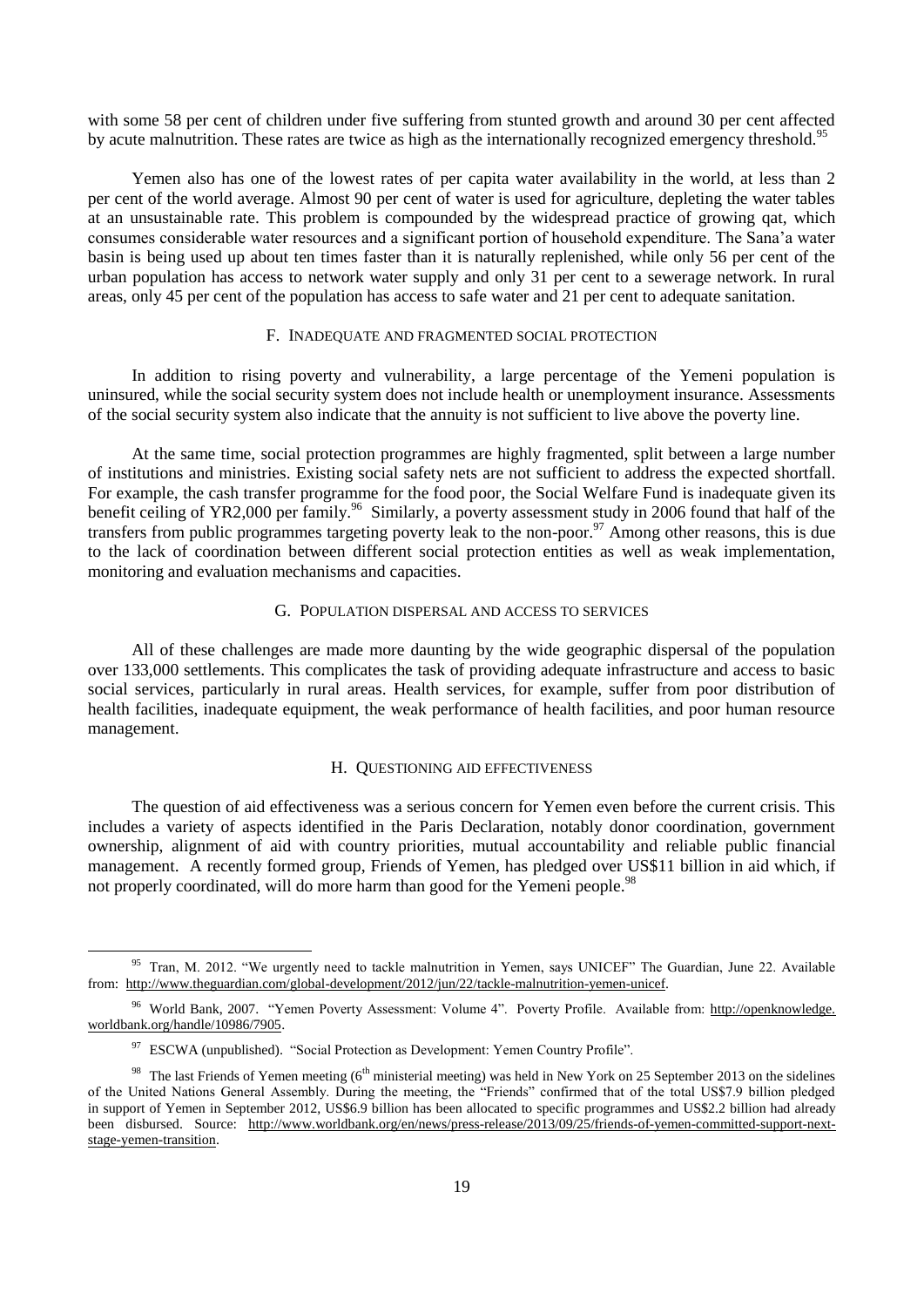Despite recent developments, Yemen remains heavily under-aided relative to other low-income countries;<sup>99</sup> it has the lowest Official Development Assistance (ODA) in the Arab region with ODA per capita of US\$12.7 or 2.2 per cent of GDP, compared to an average of US\$33.4 per capita, or 18.7 per cent of GDP for least-developed countries  $(LDC)$ .<sup>100</sup> The most recent assessment undertaken indicates that despite considerable pledges, most notably the 2006 London pledge of US\$5.7 billion, Yemen received less than US\$13 per capita per annum, compared to US\$33 per capita per annum in other LDCs. While its political, developmental and security challenges have increased, total donor support declined from US\$700 million during the 1990s to US\$350 million in 2006.<sup>101</sup> A more recent OECD survey on monitoring the Paris Declaration indicates that 33 per cent of total aid is included in the national budget (an increase from 0 per cent in 2006), in part as a result of securing government contributions to donor-funded projects.

#### I. DEMOCRATIC TRANSITIONS AND JUSTICE

Reparations for human rights abuses as well as political, social, economic and cultural injustices have been a central topic of debate in Yemen since February 2012, through discussions on a law for transitional justice and national reconciliation. The draft law calls for the establishment of a truth commission to investigate abuses dating back to 1990 or prior, if necessary. In addition, the commission is tasked with providing a venue for listening to human rights violations and developing a reparations programme for victims, ranging from material compensation to apologies and memorials. However, the wording of the draft law specifies non-judiciary reconciliation, or restorative justice, leaving no room for legal action to be taken by the commission. Some victims and their families remain unsatisfied with the law, claiming that retribution, not only reparations and truth finding, is needed.<sup>102</sup> Discontent over the incorporation of Law No. 1 of 2012, which provided immunity from prosecution to former President Ali Abdullah Saleh and his associates, has also been expressed by civil society and other actors. Despite breaching international law and Yemen's international human rights obligations, this immunity was a condition of the GCC agreement endorsed by the Security Council. To this date this law is yet to be passed. After some public consultation and renewed urges from the UN Security Council in June 2012 to pass the legislation without further delay, the cabinet failed to reach consensus on its adoption, instead passing it along to President Mansur Hadi who has the authority under the GCC either to adopt the law or send it to Parliament for debate.<sup>103</sup>

#### J. CIVIL SOCIETY AND PARTICIPATORY POLITICS

Civil society organizations and activists played a considerable role in calling for change, forging a bottom-up democratization process and furthering an inclusive development agenda. However, they continue to face a series of significant challenges. These include but are not limited to the impact of tribal and more recently sectarian affiliations on the make-up of these organization; a restrictive legislative environment; and uncoordinated interventions by the international donor community. Other challenges to the participation of civil society in the decision-making process, and particularly in ensuring a smooth transition, include polarization over the national dialogue. A substantive number of CSOs opposed the dialogue and declined to participate in its committees, despite a State-backed effort to lead them to join the negotiations. Additionally, the fast timeline imposed on the dialogue and the demands for quick results managed to alienate some civil society groups, concerned that its agenda may not be in the best interest of the country.

<sup>99</sup> Department for International Development, 2010. *Country Programme Evaluation*, February.

<sup>100</sup> United Nations Development Programme, 2011. *Development Assistance Framework for the Republic of Yemen 2012- 2015*, Available from: http:/[/www.undp.org.ye/.../Yemen%20-%](http://www.undp.org.ye/.../Yemen%20-)20final%20signed%20UNDAF\_January%202011.pdf.

<sup>101</sup> Department for International Development, 2009. *Yemen Programme Policy Focus*, January.

<sup>&</sup>lt;sup>102</sup> Yemen Times, 2012. "Transitional justice law last resort for ending Yemen's conflict". March 15. Available from: http://www.yementimes.com/en/1555/news/572/Transitional-Justice-Law-last-resort-for-ending-Yemen%E2%80%99s-conflict.htm.

<sup>&</sup>lt;sup>103</sup> International Center for Transitional Justice, 2012. "Facing a troubled past, Yemen debates transitional justice measures". June. Available from: http://ictj.org/news/facing-troubled-past-yemen-debates-transitional-justice-measures.